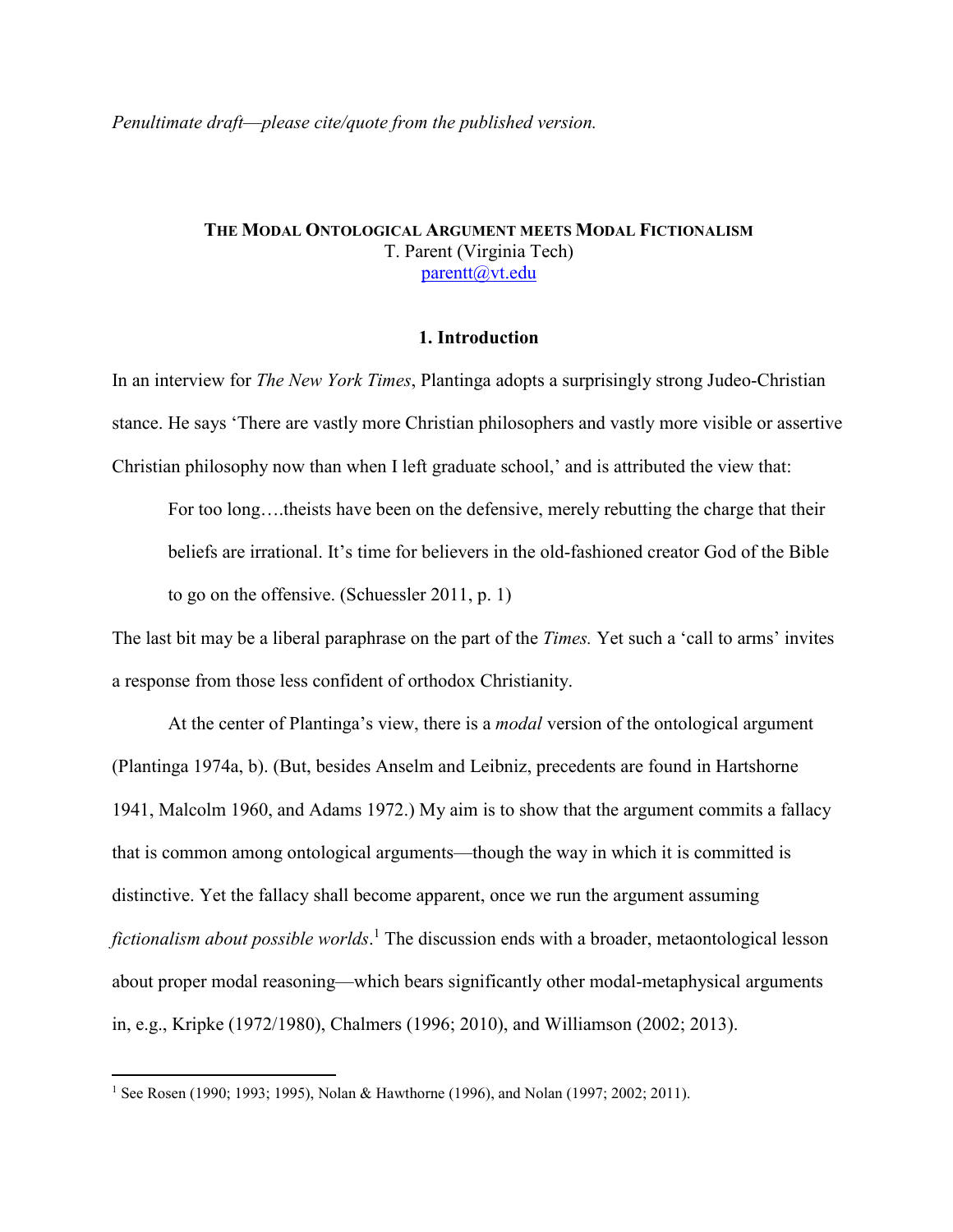### **2. Background**

The relevant fallacy may be called 'the existential fallacy.' The idea is that a term such as 'God' can be defined *ad libitum*—yet it does not follow that *there is* anything meeting the definition. This sort of non-sequitur is exploited in Gaunilo-style arguments; consider for instance:<sup>2</sup>

(D0) 'Existicorn' denotes *x* iff *x* is a unicorn and *x* exists. The reasoning, in very short form, would play out here as:

| [From (D0)]                  | (i) 'Existicorns exist' is analytic. |
|------------------------------|--------------------------------------|
| [From (i)]                   | (ii) 'Existicorns exist' is true.    |
| [From the T-schema and (ii)] | (iii) So, existicorns exist.         |

Since existicorns are a kind of unicorn, the argument thus purports to show that unicorns exist. The flaw, however, is that (D0) does not make (i) analytic. Rather, what it renders analytic is a conditional claim: *If* anything is an existicorn, it exists. The fallacy lies in failing to track this.

When it comes to modal arguments, 'God' is given a definition that implies:

(D1) 'God' denotes *x* only if, necessarily, *x* exists.

In Plantinga, the full definition defines "God" as *maximally great*—a being who, not only necessarily exists but also is, necessarily, maximally good, maximally knowledgeable, and maximally powerful. But  $(D1)$  isolates the most important element for argumentative purposes.<sup>3</sup>

Now unlike the existicorn argument, the modal argument avoids the existential fallacy on its face. For it takes as an additional premise:

Since Plantinga is already committed to S5, this should be uncontentious in the present debate.

<sup>&</sup>lt;sup>2</sup> The example is adapted from Salmon (1987).

<sup>3</sup> In fact, if *x* is 'maximally great' in Plantinga's terminology, then the existence of *x* is *necessarily* necessary. But to simplify exposition, I here invoke axiom S4 (where adding more boxes on  $\Box p$ <sup>'</sup> doesn't alter its truth-condition).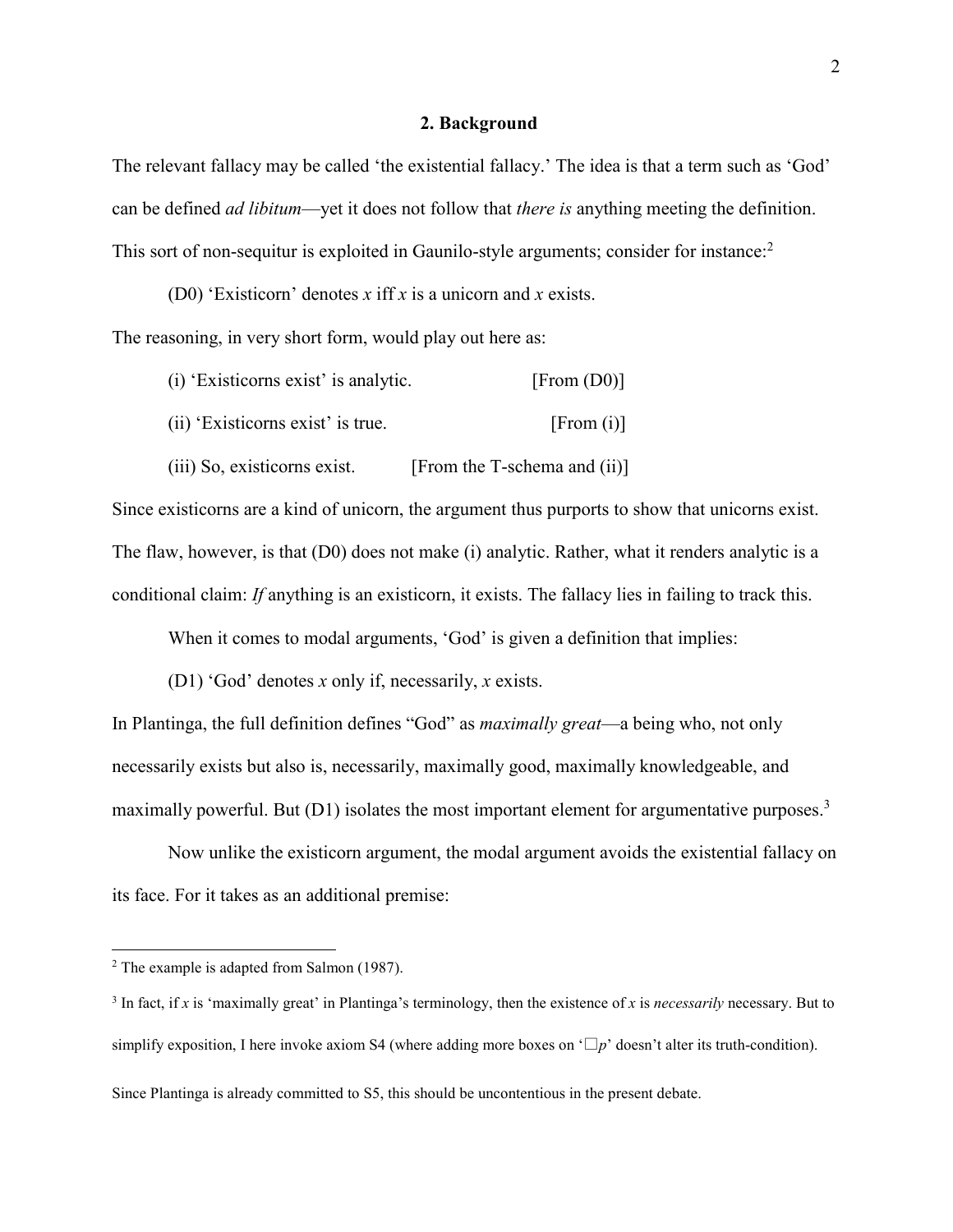### (1) Possibly, God exists.

On an initial encounter at least, (1) seems entirely reasonable. And (1) with (D1) implies that in some possible world, God exists in every possible world. Yet given modal axiom B (Adams) or axiom S5 (Plantinga), it follows that God actually exists. (My focus shall be on Plantinga's argument, but my remarks are applicable to Adams and the rest as well.)

Formally reconstructed, where 'g' is a name for God as per (D1), the modal argument can be reconstructed as follows:

1. 
$$
\diamondsuit (\exists x) x = g
$$
 [Assume]

- 2.  $\Diamond \Box p \supset \Box p$  [S5]
- 3.  $\Box$ [(∃*x*) *x* = *g*  $\Box$ [∃*y*) *y* = *g*] [By definition of 'g']
- 4.  $\Diamond \Box (\exists y) y = g$  [From 1., 3.]
- 5.  $\square(\exists x) x = g$  [From 4., 2.]
- 6.  $(\exists x) x = g$  [From 5.]

In reply, however, Tooley (1981) observes that there remains a Gaunilo-type problem. We can alter the 'existicorn' example to illustrate:

(D2) 'Necessicorn' denotes *x* only if *x* is a unicorn and *x* necessarily exists. Suppose further that:

(2) Necessicorns are possible.

In a parallel manner, then, it follows that necessicorns are necessary and, hence, that there actually exists a kind of unicorn.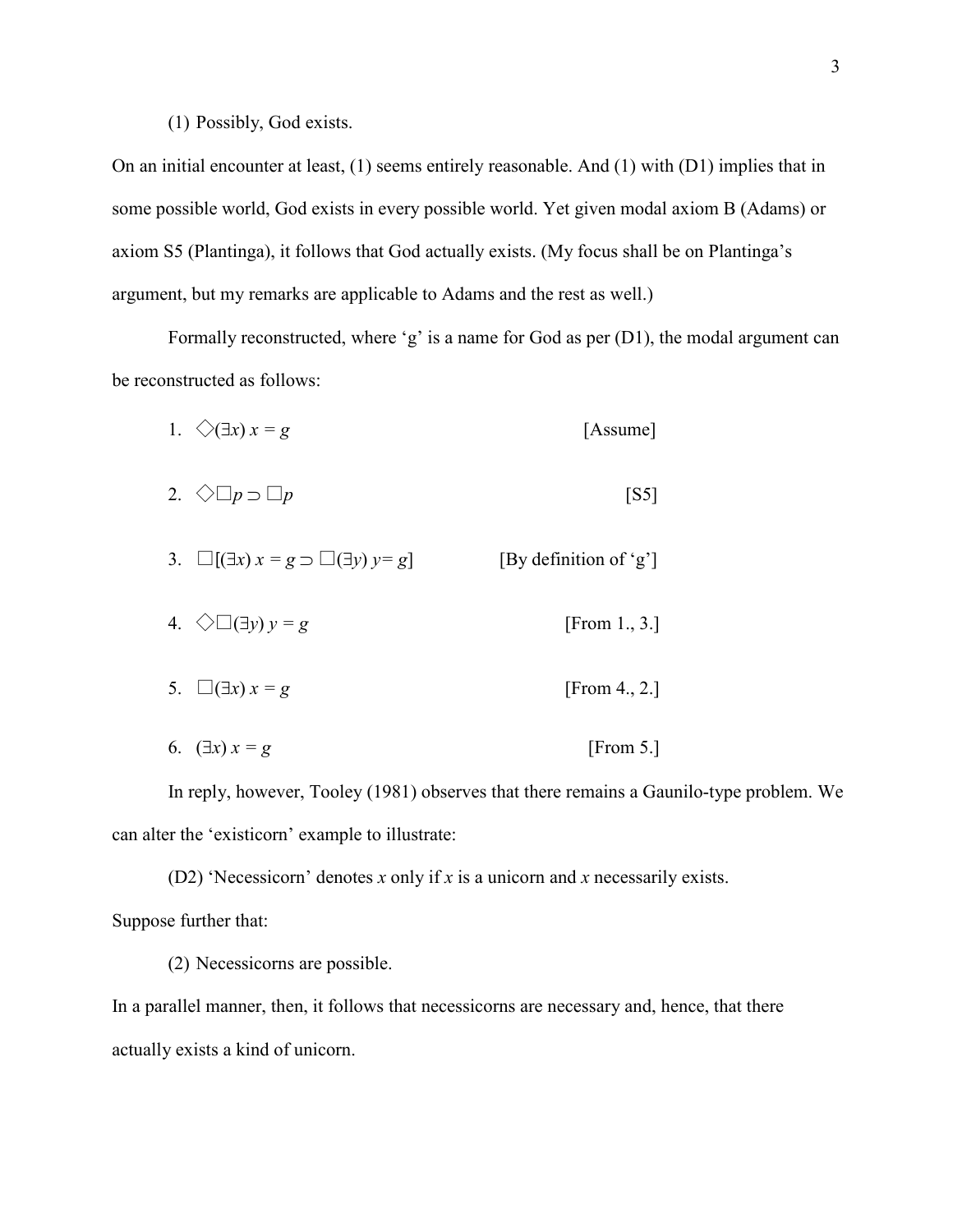Naturally, the ontological arguer can deny  $(2)$ . Yet in that case, why not deny  $(1)$  as well? Tooley makes the point urgent by noting that one can turn the modal argument on its head. After all, instead of (1), one might be equally inclined to say:

(3) Possibly, God does not exist.

Then, given the relevant modal axiom plus (D2), it follows that necessarily God does not exist.

But the latter point is anticipated by Plantinga, and his reply is concessive, although not entirely. He allows that, since it is debatable which of (1) or (3) is true, his modal argument does not count as a *proof* of theism. Yet he thinks it still can make theism rational. More recently, however, Rasmussen (2010; 2012) has enlivened the possibility of a proof, by offering a novel defense of (1), or rather, something nearby:

 $(1^*)$  A necessary being is possible.

As Rasmussen is aware, if (1\*) is true, it does not follow that the necessary being is *God.* Indeed, in conversation, he has lamented the association between (1\*) and theism, since it encourages a kind of 'guilt by association.' Yet with apologies to Rasmussen, I want to regard  $(1^*)$  as 'close enough' to (1), so to be generous to the ontological arguer. Besides, it would be surprising enough if (1\*) leads to the actual existence of some necessary entity.

 Very briefly, the argument for (1\*) first defines the 'maximal state' in a world *W* as the state consisting in the existence of all *contingent* beings in *W*. It is then suggested that in at least one world, the maximal state for that world has a cause. Moreover, its cause would not be a contingent being; otherwise some contingent being in that world would be prior to itself in the order of explanation. Hence, there is a world where the cause of the maximal state is necessary.

 There are ways to question this reasoning, but let us allow it for discussion's sake. I appreciate that Rasmussen's argument improves on the traditional cosmological argument. For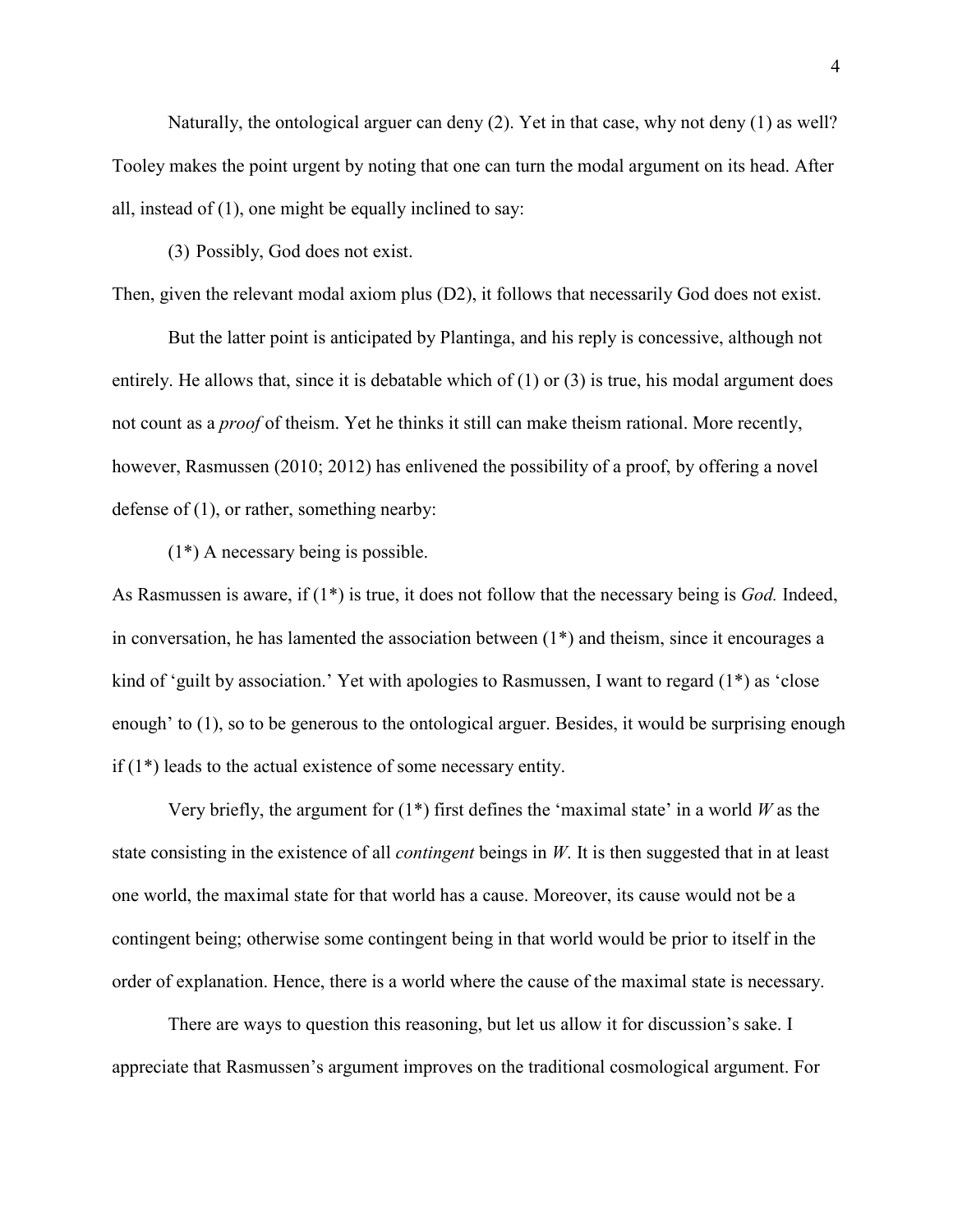instead of insisting that the *actual* universe has a cause, his suggestion is only that it is *possible*  for all contingent beings to have a cause. Nevertheless, this along with S5 is enough to derive, Plantinga-style, that there actually is a necessary being.

### **3. The Objection from Modal Fictionalism**

But as advertised, I shall argue that theism has not yet been established in light of *fictionalism about possible worlds*, a.k.a. 'modal fictionalism'. In brief, thanks to fictionalism, we shall see that *an existential fallacy occurs* if the arguments are interpreted otherwise.

The modal fictionalist is one who denies the real existence of nonactual worlds, yet hopes to retain the truths of ordinary modal discourse (i.e., statements using terms like 'possibly' 'necessarily', 'might', 'must', and so on). She does this by interpreting the latter by a 'storyprefix semantics' or (SPS). According to (SPS), the truth-value of a modal statement is determined not by facts about genuine possible worlds, but by whether its paraphrase in possibleworlds discourse is entailed by *the modal fiction*. (The 'modal fiction' here is often an unflattering reference to Lewis' view.<sup>4</sup>) (SPS) thus has it that 'possibly,  $\phi$ ' is true iff: the modal fiction **F** entails that there is a possible world where *p*—and *mutatis mutandis* for 'necessarily, ψ.' Or, where '⊨' expresses model-theoretic entailment, and '*W*' is a variable for worlds:

 $(SPS_1)$  <sup> $\Gamma$ </sup> Possibly,  $\phi$ <sup> $\top$ </sup> is true iff **F**  $\models$   $(\exists W)$   $\phi$  is true-at-*W* 

(SPS<sub>2</sub>) Necessarily,  $\psi$ <sup>-</sup> is true iff **F**  $\models$  ( $\forall$ *W*)  $\psi$  is true-at-*W* 

 4 A notorious difficulty arises here, known as the Brock-Rosen objection. (See Rosen 1993, Brock 1993.) The simplest fix seems to be Noonan's (1994) proposal, where the modal fiction is based on Lewis (1969) rather than Lewis (1986). For now, we can assume Noonan's solution, though I eventually suggest a novel solution to the Brock-Rosen problem; see n. 8.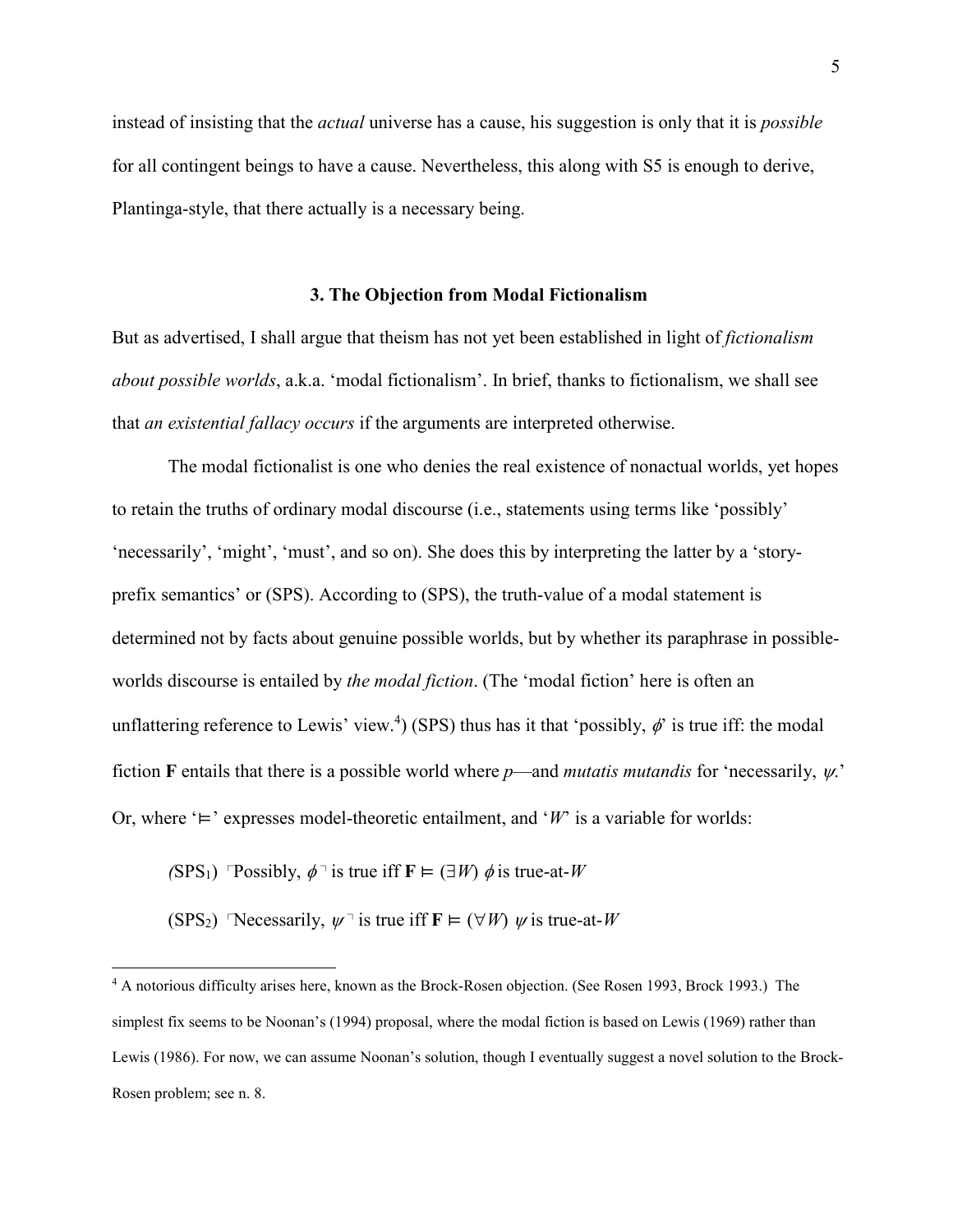However, as made especially clear by Liggins (2008), this is not enough for modal fictionalism. That's because (SPS) could equally be used to paraphrase sentences about the 'modal fiction' back into ordinary modal discourse. But naturally, the fictionalist applies the biconditionals in the other direction; she wants to translate modal discourse into talk about an actual fiction. So the right-hand side of each biconditional should be assigned a certain priority; it occurs in the fictionalist's preferred idiom.

 With (SPS), the modal fictionalist claims to construe commonsense modal statements as literal truths, *sans* commitment to nonactual worlds. Take the following instance:

(4) 'Possibly, talking donkeys exist' is true iff: In the modal fiction, there is a possible world *W* where 'Talking donkeys exist' is true-in-*W*.

The fictionalist regards the right-hand side as literally true; accordingly, (4) commits her to the literal truth of 'Possibly, talking donkeys exist'. But since the right-hand side starts with a storyprefix, nothing here commits her to nonactual worlds.

This describes a view that Rosen (1990) dubs *strong* modal fictionalism; it is often what contemporary metaphysicians first think of as 'modal fictionalism.' And to be clear, strong modal fictionalism differs from the more radical, so-called *broad* modal fictionalism. The latter says that not only is *talk about other worlds* fictional, but further, *ordinary modal claims* like 'Possibly, talking donkeys exist' are also fictional. But the weaker view (inconveniently labeled as 'strong') preserves that 'Possibly, talking donkeys exist' is literally true. It's just that its truth-condition is *not* a condition of a nonactual world; rather, it is a condition of some actual work of fiction.

Observe, however, that this means the strong modal fictionalist must (strictly speaking) deny the standard possible-worlds analysis that:

(4\*) 'Possibly, talking donkeys exist' is true iff there is a world with talking donkeys.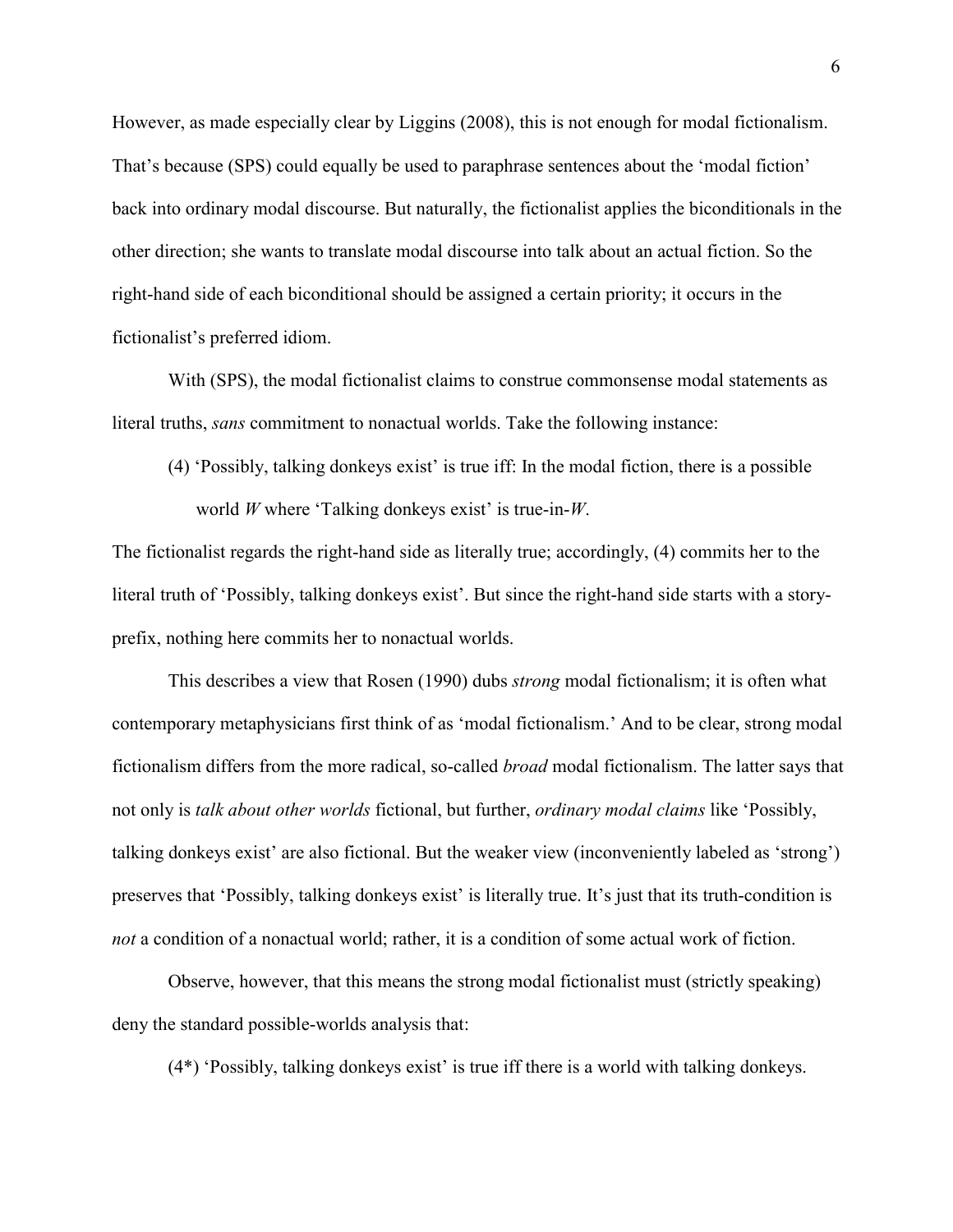Although she thinks the left-hand side is literally true, she sees the right-hand side as only true-infiction. The two sides are thus seen as non-equivalent, and (4\*) is thereby rejected. Arguably, however, this need not create a disadvantage. The strong modal fictionalist can still utilize the basic machinery of possible-worlds semantics; she just needs to add a fictionalizing-operator here and there.<sup>5</sup>

Let 'fictionalism' henceforth concern this strong modal fictionalist view exclusively. Consider, then, that although ordinary modal truths are upheld as literally true, Plantinga-style modal arguments that invoke possible worlds will end up looking rather different. For instance, the fictionalist will interpret (1) as the claim that *according to the modal fiction*, there is a possible world where God exists, symbolized below at  $1_F$ . Whereas, axiom S5 is understood as per  $2_F$ , so that it says *the fiction entails* that for any sentence  $\phi$ , if there is a world where  $\phi$  is true at all worlds, then  $\phi$  is indeed true at all worlds. (Likewise, the necessity operator in the definitional 3 means that it is replaced with its fiction-relative, modal-free version.) More broadly, the reasoning reconstructed earlier at 1-6 now is understood as follows:

 $\overline{a}$ <sup>5</sup> More details on this are given in the supplement to Nolan (2011). Even so, as an anonymous referee reminds me, a modal fictionalist may lapse into a literal commitment to other worlds if she attempts to analyze the story-prefix in the natural way:  $\Gamma \mathbf{F} \models p^{\mathsf{T}}$  is true iff, *at a world where*  $\mathbf{F}$  is true,  $p$  is true. (This alone does not imply that there is a world described by **F**—but that is secured once we recognize that  $\Gamma$ **F**  $\models$   $p^{\text{-}}$  is not always vacuously true). Rosen (op. cits.) recognizes this point, and offers a few rejoinders on the fictionalist's behalf. But long story short, Rosen thinks the best solution is for the fictionalizing-operator to remain unanalyzed. ("Officially, the prefix is primitive," Rosen 1995, p. 70). It is recognized all around that this is not ideal, but I shall assume here that such primitivist fictionalism is at least viable.

 $6$  Lewis himself is neutral on the possibility of a necessary being; so if **F** is Lewis' view,  $1_F$  is false strictly speaking. But waive this—the modal fictionalist can tailor her modal fiction as she wishes.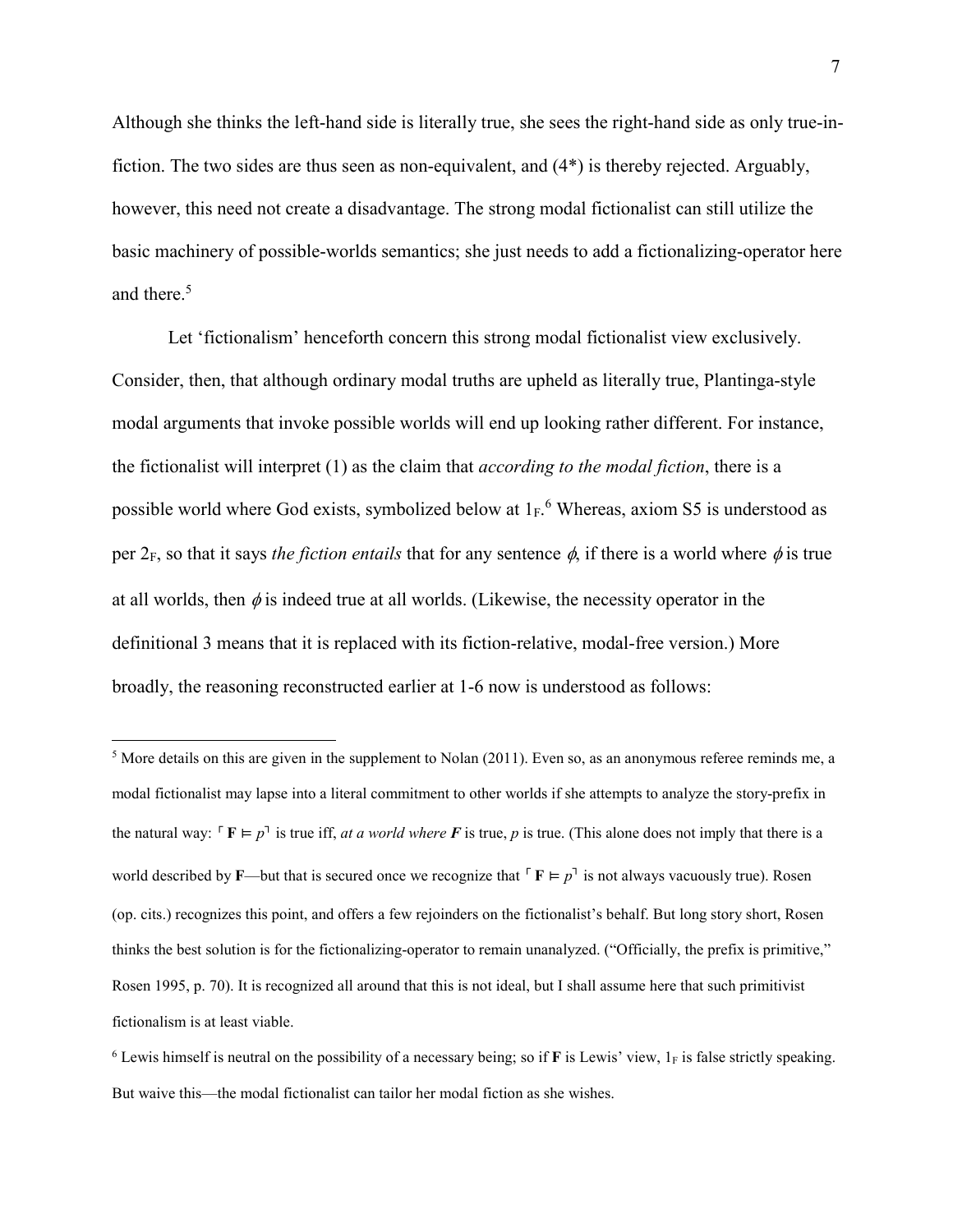1F. **F** ⊨ (∃*W*) '(∃*x*) *x* = *g*' is true-at-*W* <sup>7</sup> 2<sub>F</sub>. **F** ⊨ (∃*W*) <sup>Γ</sup> (∀*V*)  $\phi$  is true-at-*V*<sup>-1</sup> is true-at-*W* ⊃ (∀*V*)  $\phi$  is true-at-*V* 3F. **F** ⊨ (∀*W*) ('(∃*x*) *x* = *g*' is true-at-*W* ⊃ '(∀*V*) '(∃*x*) *x = g*' is true-at-*V*' is true-at-*W*)  $4_F$ .  $\mathbf{F} \models (\forall W) (\forall V) (\exists x) x = g'$  is true-at-*V*' is true-at-*W* [From 1<sub>F</sub>, 3<sub>F</sub>]  $5_F$ .  $\mathbf{F} \models (\forall V)$  '( $\exists x$ )  $x = g'$  is true-at-*V* [From 4<sub>F</sub>, 2<sub>F</sub>]

$$
6_F. \mathbf{F} \vDash (\exists x) \, x = g \tag{From 5F}
$$

But thus far, what is shown is just that *the modal fiction* is committed to the actuality of God. And this does not establish that God is actual. For in general, if a fiction says that *p*, it does not follow that *p*. Indeed, if the entire argument is embedded in a fiction, we can hardly assume it is a guide to what actually exists beyond the fiction.<sup>8</sup>

Before considering objections, three clarifications are necessary. First, Plantinga may protest that  $6_F$  is not a proper rendering of *his* conclusion, for he means to conclude that God *nonfictionally* exists. But if the proper semantics of his premises is the fictionalist's semantics, then  $6_F$  is the most that follows.<sup>9</sup> Plantinga indeed concludes something stronger, yet in so doing, he simply discounts the fictionalist's rendering of his premises. (Plantinga might respond that the <sup>7</sup> N.B., 'true' is here used as a predicate of sentences. However, this is inessential; one could revise the arguments

<sup>8</sup> Similarly, in reply to the Brock-Rosen objection, a fictionalist can insist her view implies only that according to the modal fiction, 'A plurality of worlds exists' is true. And it in no way follows from this that a plurality of worlds *nonfictionally* exists. The ficitionalist reply to the modal argument thus also reveals a novel response to Brock-Rosen. 9 Obviously, *within the formal system* S5, the argument at 1–6 is demonstrably valid. But if one wants to apply the formalism to draw conclusions about metaphysical reality, one needs to interpret it—and the basic issue is whether the fictionalist's interpretation of the formalism is the right one (vs., e.g., the modal realist's interpretation, the ersatzer's interpretation, etc.).

without loss so that the predicate applies to propositions instead.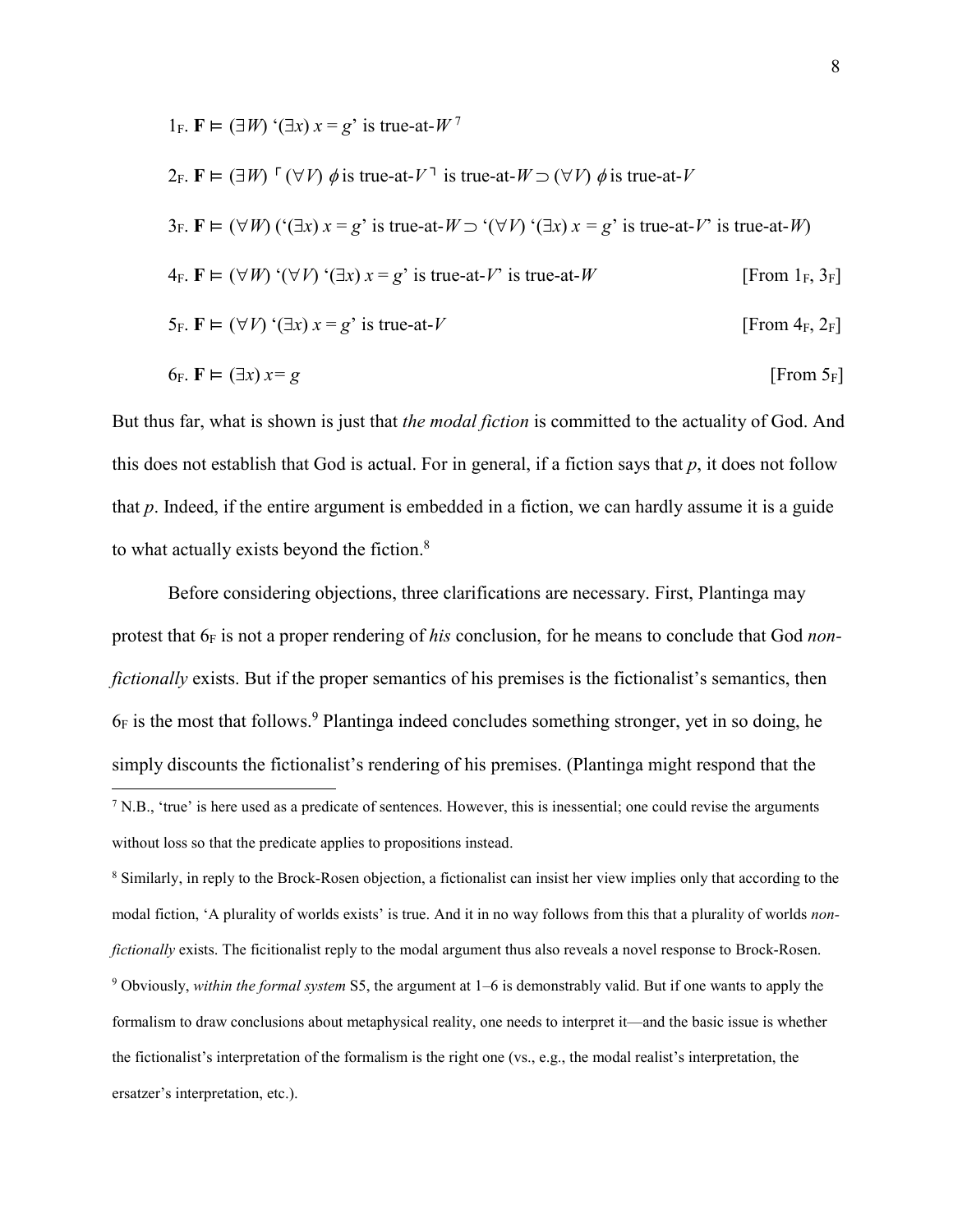fictionalist is unfaithful to what *he* meant by his premises, but I wish to save these additional dialectics for section 5.)

Second, the claim that theism 'does not follow' is subject to different interpretations. (Ditto with talk of a 'fallacy'.) This could mean that it is *logically* or *metaphysically* possible for the premises to be true and the conclusion false. Or, it may suggest that it is *epistemically* or *doxastically* possible for the premises to be true and the conclusion false. Thus, in the latter case, the argument might end up being *de facto* valid, though its validity would be an open question. Yet the open question would be enough to sap the dialectical force of the modal argument, which is the ultimate aim of the objection. Consequently, the objector is free to be neutral on the sense in which the conclusion 'does not follow.'

Third, 'theism does not follow' should not be glossed as 'there is a world where the premises are true while theism is false.' If the objection from fictionalism were taken that way, then fictionalism itself may imply that the objection holds only in the modal fiction. So instead, the fictionalist's objection should be framed in ordinary modal discourse, as in 'it is possible for the premises to be true while theism is [non-fictionally] false.' Naturally, a fictionalist unpacks the premises in terms of what the modal fiction says about possible worlds. But again, if she is right that these ultimately represent actual facts about an actual fiction, then she upholds the literal truth of the premises, and her accusation of a non-sequitur remains literally correct.

#### **4. Replies and Counter-Replies**

One rejoinder on Plantinga's behalf is that modal fictionalism licenses more than what has been admitted. In particular, a modal fictionalist typically holds that the fiction accurately represents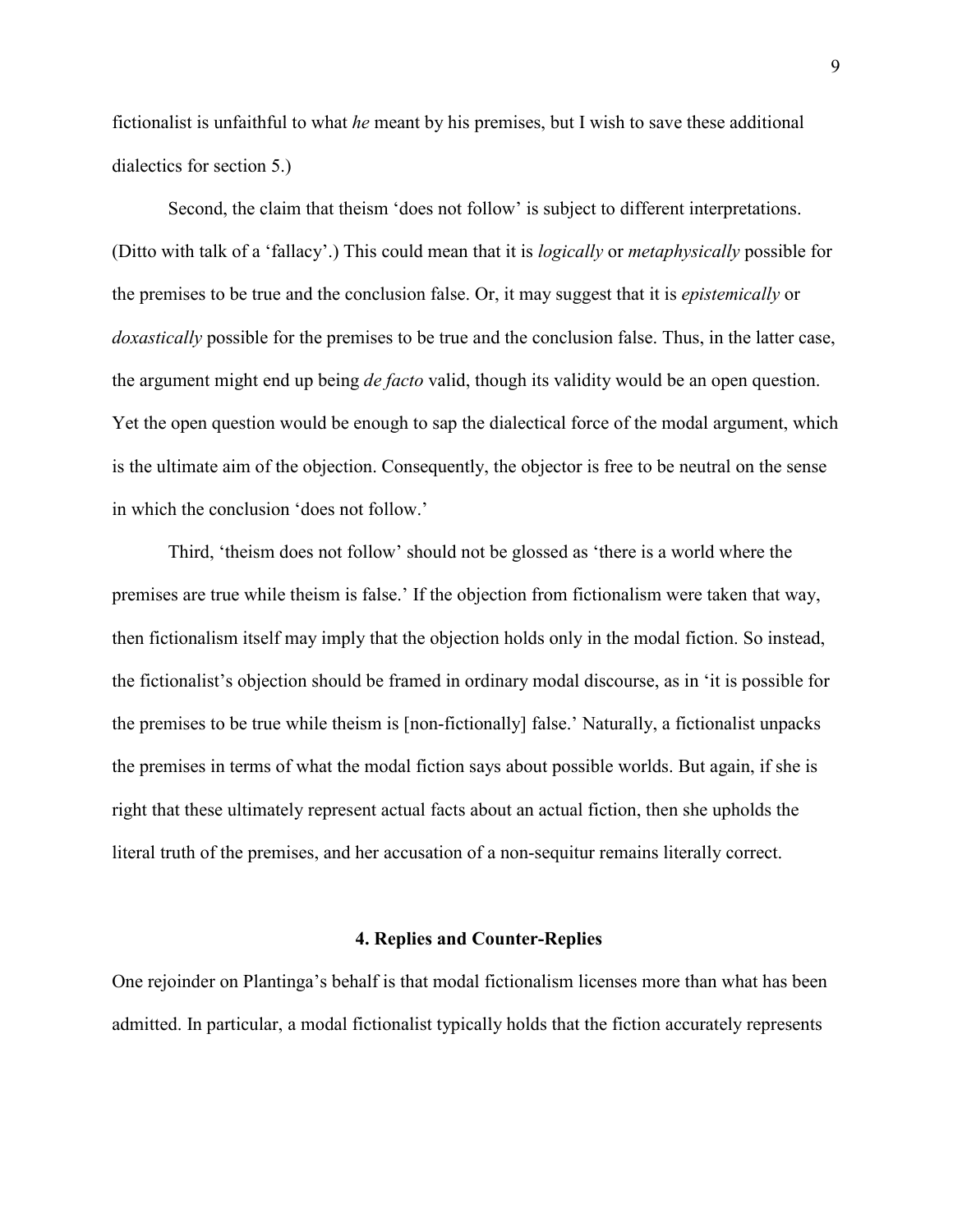the *actual* world at least.<sup>10</sup> Thus, if the fiction entails something about the actual world, as at 6<sub>F</sub>, she treats it as true of the non-fictional actual world as well. And generally, for any non-modal sentence  $\psi$ , she holds that:

(\*)  $\psi$  is true-in- $\omega$  if  $\mathbf{F} \models \psi$  is true-in- $\omega$ 

So given  $6_F$ , (\*) would license the conclusion that God is non-fictionally actual.

Dialectically, however, notice what has occurred. The conclusion of the modal argument does not follow *unless one recruits a further, substantive premise at (\*)*. And (\*) is not something we get for free, at least not when theism is at stake. After all, it is an *empirical* matter whether a fiction **F** accurately represents our world (a point I would think uncontroversial).

Nevertheless, some have replied that (\*) is partly *constitutive* of modal fictionalism, so that the fictionalist should get it for free. In that case, let us grant it is not a 'fictionalist' view per se that creates the difficulty. Rather, it is the idea that reasoning about other worlds might be like reasoning about the story-line of *Pinnochio*. In both cases, what obtains in the fiction is largely independent of what is otherwise actual. Whether one calls the view 'fictionalist' is of little importance. But to avoid controversy, let us qualify it as 'cautious modal fictionalism.'

As a similar objection, it seems the theist can infer that God is actual outside the fiction, assuming also that:

$$
(**)(\exists x) x=g, \text{ if } \mathbf{F} \models (\forall W) \land (\exists x) x=g' \text{ is true-in-}W
$$

 $\overline{a}$ 

Further, (\*\*) can be given a compelling defense. Consider that if a (non-modal) φ is *necessarily* true, then even if it occurs in the 'modal fiction,' there is still reason to say its necessity implies its actual truth. That's because a proper modal fiction still successfully describes *every possible way that the world might be*. Each maximally consistent set is used to define each such way.

 $10$  E.g., Rosen (1990, p. 335) builds his modal fiction to include an exhaustive encyclopedia of the actual world.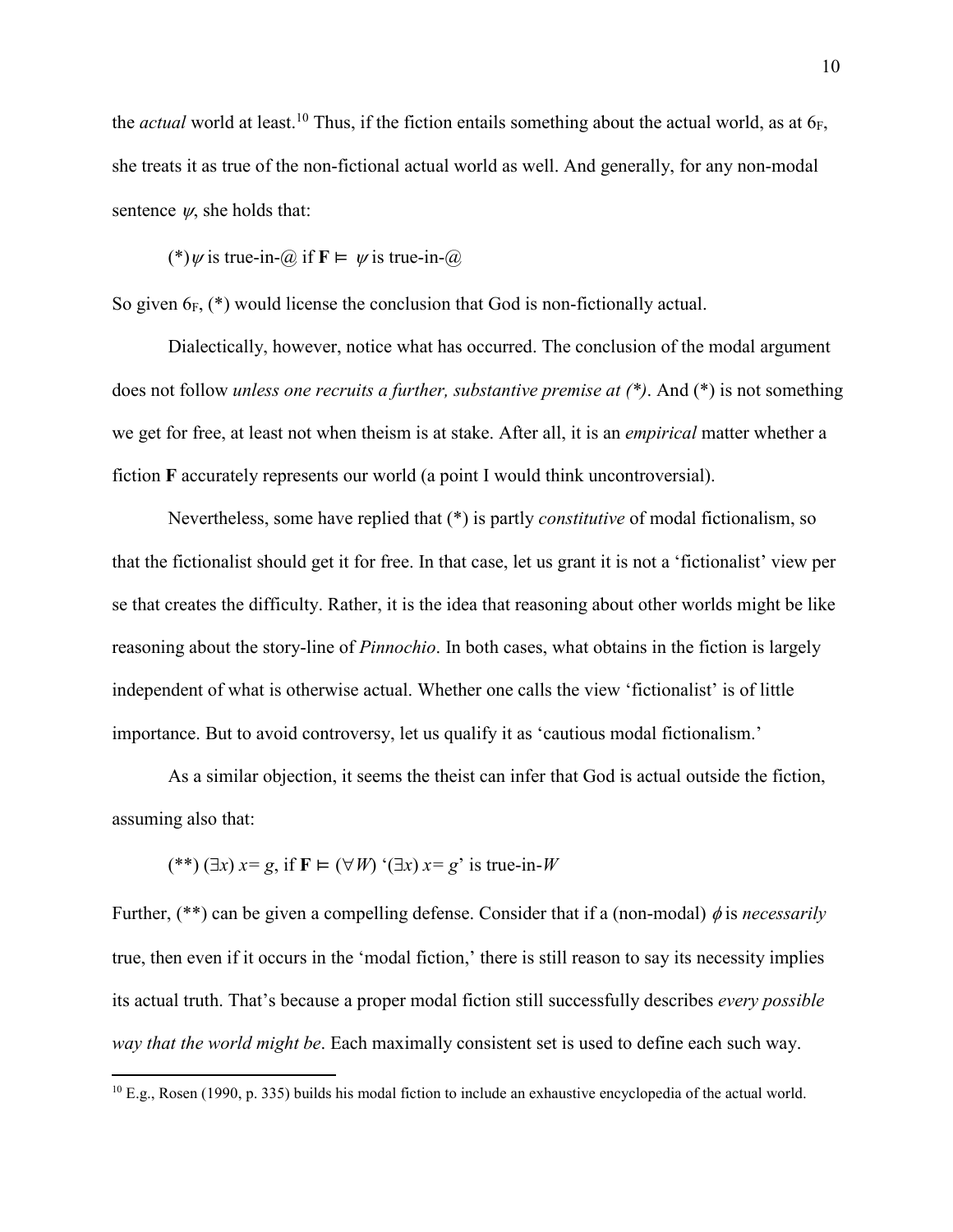Consider, then, that the theist purports to show that 'God exists' is a member of every such set. If she is right about this, and if these sets represent absolutely every possible way the world might be, then *there is no possible way* for our world to be a Godless world. So God is non-fictionally actual.

 The reasoning here enjoys great intuitive force. But strictly speaking, it is questionbegging against the cautious fictionalist. For one, it presumes that there are fiction-independent facts about the various ways our world might be. For another, it assumes that the worlds described by the maximally consistent sets *exhaust* these ways. If that were granted, then (\*\*) would obviously follow. But our fictionalist has some reason to be cautious about the assumption here as well.

Consider that if the sets are exhaustive, then some maximally consistent set corresponds to the actual world, where 'consistency' means *classical* consistency. Yet there are many ways to question classical logic vis-à-vis the actual world. For instance, as Quine (1951) famously pointed out, quantum mechanics casts doubt on the Law of Excluded Middle. Mathematical intuitionism also motivates such doubt, and indeterminacy views about vagueness (e.g., Parsons 1987) add to the doubts as well. Besides intuitionistic logics, moreover, there are a multitude of other nonclassical logics which would need to be ruled out. So as things stand, the cautious fictionalist thinks agnosticism is best on whether our world fits a classically consistent description.<sup>11</sup>

Perhaps such doubts strike the reader as contrived. Commonsensically, the actual world conforms to LEM and other classical principles. But the cautious fictionalist retorts that,

-

<sup>&</sup>lt;sup>11</sup> Even if one can establish LEM in the *actual* world, it is yet a further (and rather large) step to say LEM holds in *every possible* world. This is not directly relevant to the dialectic over (\*). But as an aside, it is worth stressing how much is assumed in requiring classically consistent descriptions of worlds.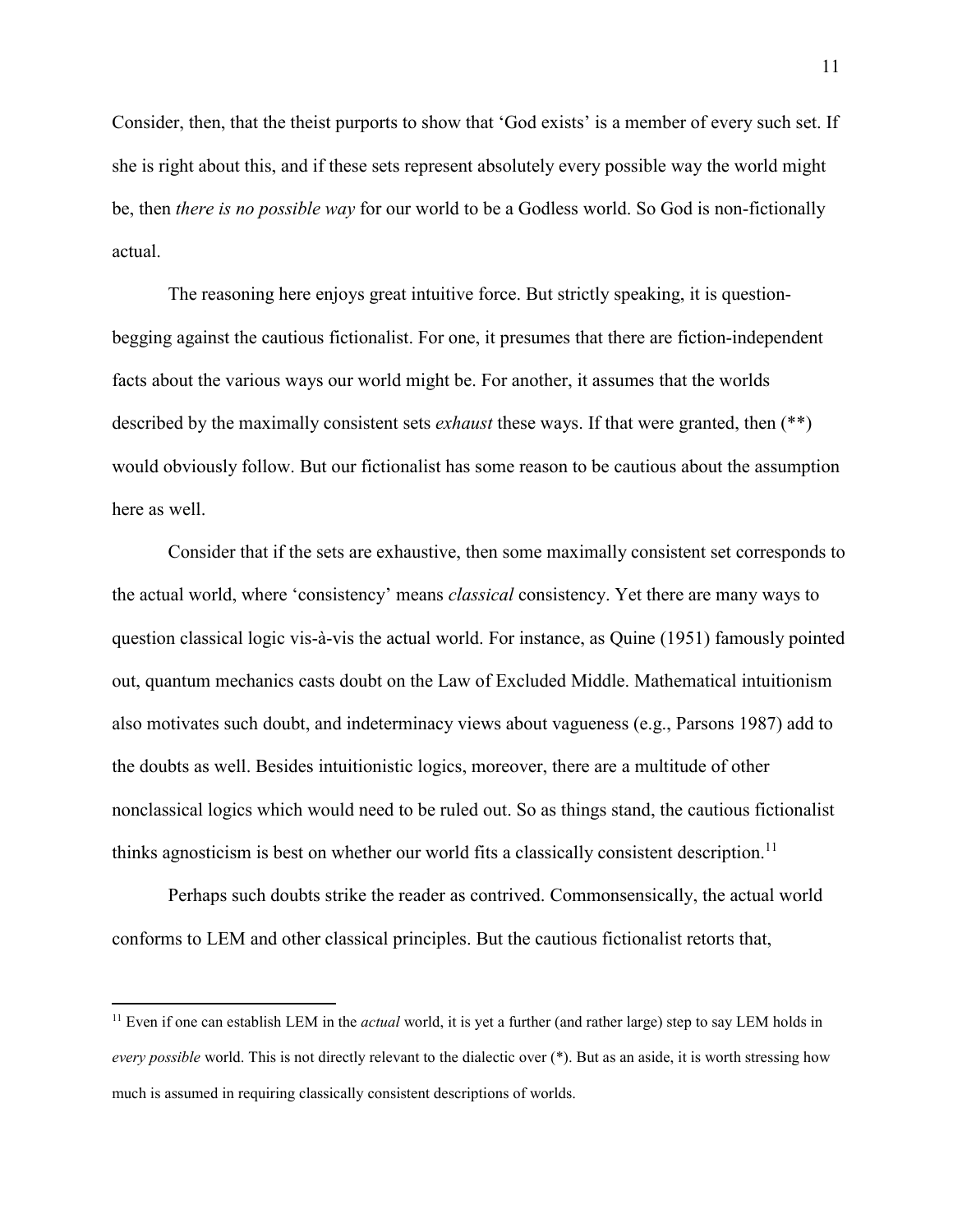especially since there are *scientific* reasons to doubt LEM, appeals to 'commonsense' ring hollow. Accordingly, she thinks it is clearly more rational to suspend judgment. That means she will not accept that the maximally consistent sets must include one set that represents the actual world.<sup>12</sup> But since the argument for (\*\*) assumes otherwise, she will not be moved by the argument.

A different complaint, however, is that the objection from cautious fictionalism overgeneralizes. For it would seem to create havoc for modal reasoning in general. Consider that it is eminently valid to reason as follows:

(a) Necessarily, camels are mammals.

- (b) Necessarily, mammals are animals.
- (c) So, necessarily, camels are animals.
- (d) So, camels are actually animals.

 $\overline{a}$ 

But if modal truths are fixed by a fiction, the reasoning becomes fallacious, at least when (c) is thought sufficient for the *non-fictional* truth of (d). For the reasoning is interpreted as follows:

(e)  $F \vDash$  In each world, camels are mammals.

<sup>&</sup>lt;sup>12</sup> Consequently, the cautious fictionalist is agnostic about axiom (T):  $\Box p \supset p$ . If *p* is true in all classical worlds, *p* follows only if our world is a classical world (and the cautious fictionalist is ultimately agnostic about that). Still, shouldn't (T) be accepted as *analytic*? This would be question-begging, for (SPS) is supposed to define modal discourse, thus, wholly determine what is true by definition in that discourse. And the cautious fictionalist's view is that the *nonfictional* actuality of *p* is *not* true by the definition of  $\Box p$ ' (although the fictional actuality of *p* indeed follows analytically). Even so, as I explain further down in the main text, the cautious fictionalist might nonetheless grant the truth of (\*) in some contexts. Ditto with (T). But she will not grant such things in all contexts. As a reminder, I need not make this stance *attractive* in opposing the modal argument. But I do need it to be tenable, and no question-begging argument will show otherwise.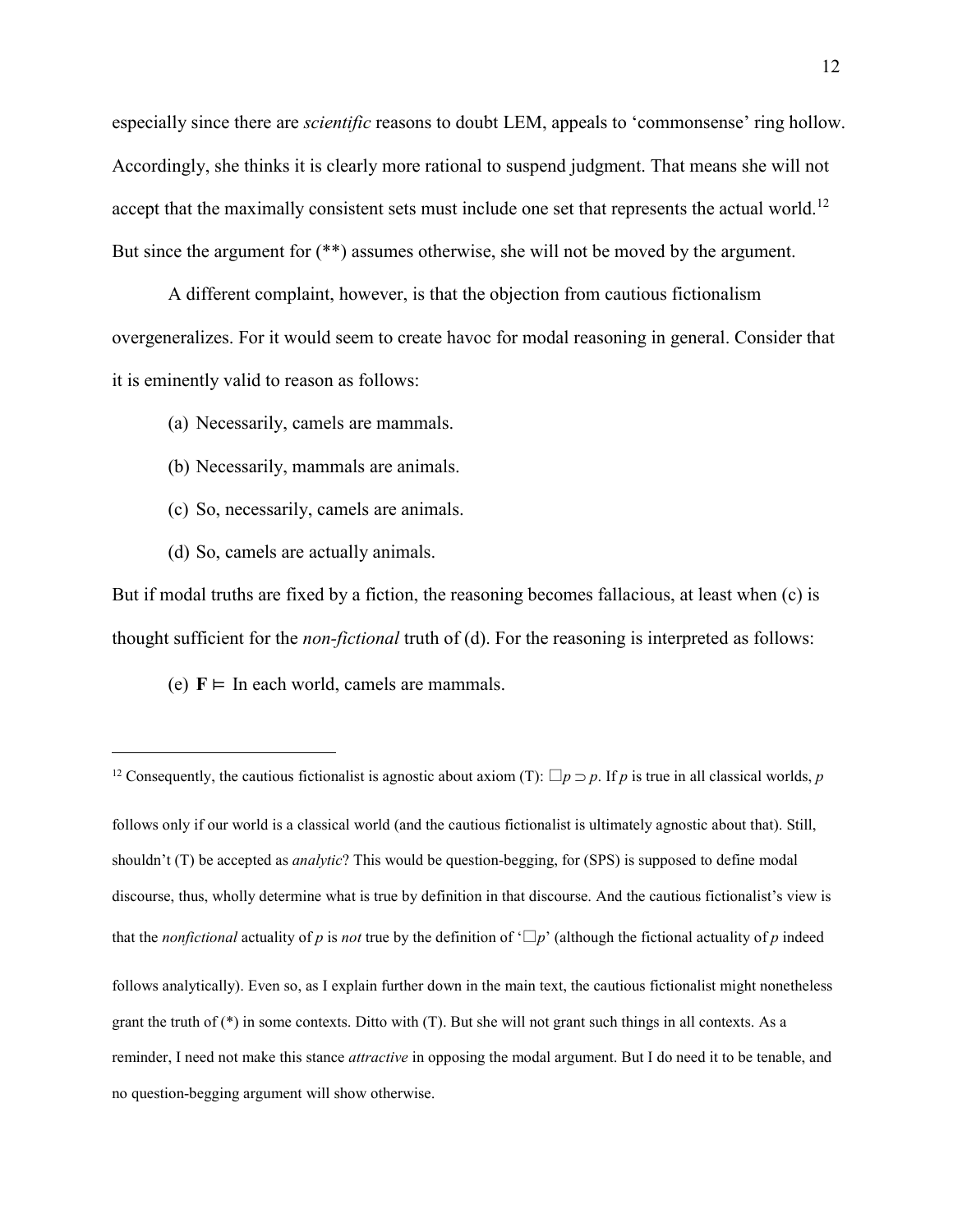- (f)  $F \models$  In each world, mammals are animals.
- (g) So,  $F \models$  In each world, camels are animals.
- (h) So,  $F \models$  Camels are actually animals.

 $\overline{a}$ 

Here too, (h) does not mean that 'Camels are actually animals' is true outside the fiction—unless something like  $(*)$  is assumed. But  $(*)$  is not something the cautious fictionalist takes for granted. So cautious fictionalism undermines a piece of eminently valid reasoning.

This is not the place for a general defense of modal fictionalism.<sup>13</sup> Regardless, since the view is meant to be viable at least, observe that the reasoning of (a)-(d) is importantly dissimilar to the modal argument. To wit, the premises and the conclusion are utterly uncontroversial.<sup>14</sup> They may just help regiment or systematize what we already know, rather than prove something *de novo*. Also, following some remarks by van Fraassen (1989), talk of 'necessity' or 'truth in all worlds' may just focus inquiry by excluding specific explanatory questions from consideration.<sup>15</sup> For instance, 'necessarily' in (a) may effectively render otiose the question of why mammalhood in our world is 'constantly conjoined' with animalhood.<sup>16</sup>

<sup>&</sup>lt;sup>13</sup> For the record, I am not a modal fictionalist; I instead suffer from a kind of Meinongianism. See Parent ms. To be honest, my kind of Meinongianism may lead into cautious modal fictionalism, but I omit this discussion here. <sup>14</sup> An extreme Quinean about modality might reject (a)-(c), but I am not very concerned about that. (I would argue that not even Quine dispensed with modal notions altogether; see section 3 of Parent 2008.)

<sup>&</sup>lt;sup>15</sup> I am thinking here especially of van Fraassen's remarks in the first sections of his chapter 2. Although he does not explicitly mention fictionalism about possible worlds until chapter 3.

<sup>16</sup> Even so, this may just replace the question with: Why there is constant conjunction in *every* possible world? Philosophers often treat this as a brute fact, but van Fraassen implies it may be better to take as brute just the *actual* constant conjunction. This may indeed help relegate possible worlds to the realm of fiction.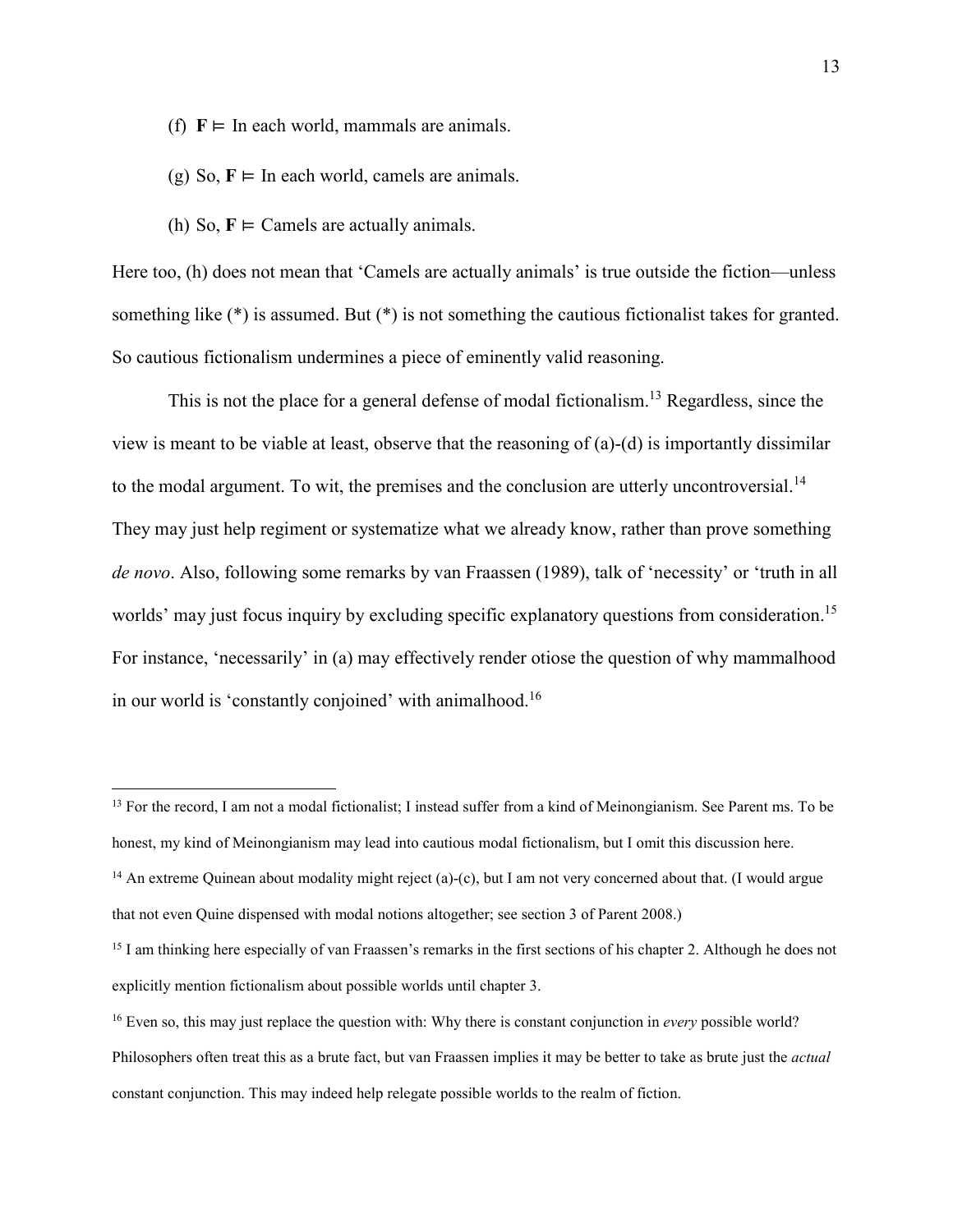At any rate, in the case of (a)-(d), the cautious fictionalist may have no problem in granting (\*), thus allowing that the argument is valid. Nevertheless—this does not mean she will grant us (\*) whenever we want. In particular, if we tout an existence proof using premises about multiple worlds, she will ask whether we take too seriously what may just be a useful fiction.

Some may object that this is just skepticism about modality. But first, note that cautious fictionalism is not modal *nihilism*; it does not declare all modal discourse to be literally false. That would be the result if broad modal fictionalism were at issue. But again, our cautious fictionalist grants the literal truth of (1), (S5), and many other commonsense modal claims.

It is true, however, that this fictionalist is *cautious* about how modal truths bear on the real world. So in one sense, she is skeptical. Even so, one should not think of this as an *idle* sort of skepticism. The cautious fictionalist is not asking anyone to rule out bizarre possibilities (e.g., a deceiving demon) that no one would ever take seriously. To the contrary, cautious fictionalism is worth taking very seriously. A fictionalist can argue (quite compellingly) that it is just unwarranted to take linguistic intuitions as evidence for nonactual worlds or even ersatz-worlds. Granted, the ersatzer option might be the more sane one.<sup>17</sup> But either way, the cautious fictionalist sees all this as wildly speculative. According to her, even the ersatzer is making quite a dramatic claim with little to no independent evidence, viz., that there really are abstract objects which play *exactly* the semantic role the ersatzer wants.<sup>18</sup> She might add (in a Moorean spirit) that all things considered, it is more likely that possible worlds are mere fictions.

 $\overline{a}$ <sup>17</sup> On ersatzism, see Adams (1974), Plantinga (1976), and Lycan (1979; 1994).

<sup>18</sup> Rosen (1990) claims the modal fictionalist is committed to *one* kind of abstract object, viz., a 'modal fiction'. But in fact, she could adopt nominalism about works of fiction. In contrast, ersatzism as usually understood does not allow nominalizing (ersatz) worlds. (Even Carnap's 'state descriptions'—which are as close to 'nominal worlds' as ersatzers get—are defined by sentence-*types*.)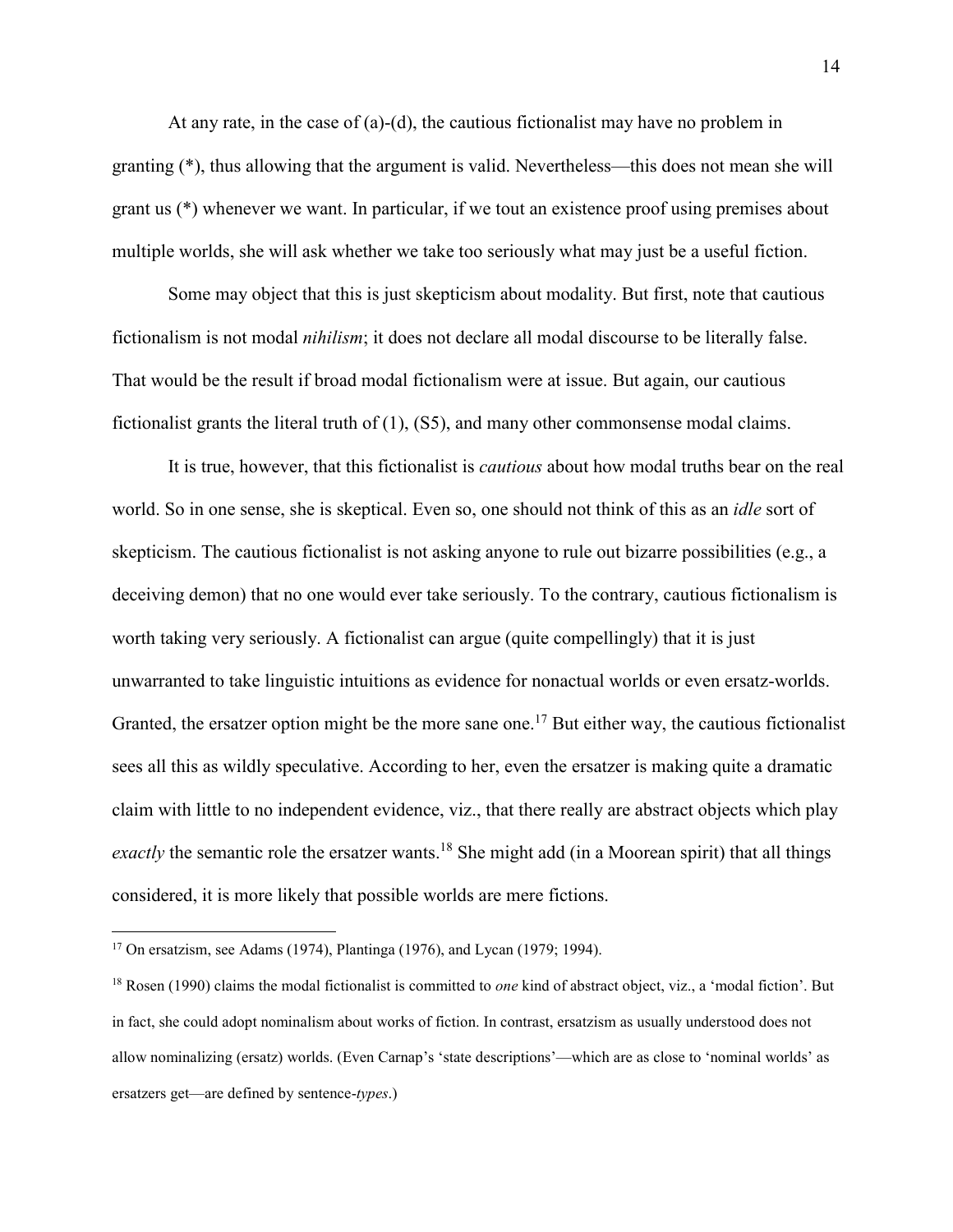Still, one need not insist on all this to press the objection from cautious fictionalism. The main point is just that such fictionalism provides a non-idle counter-possibility which has not been ruled out. And that means theism has not yet been shown from (1) and (S5).

Even so, some have said that the objection is too bold. An objector may be better off just rejecting (1) or (S5). I myself am unsure of this, but the point can be granted. The objection from cautious fictionalism would remain of interest regardless, insofar as it furthers doubt about the modal argument. Plus, the objection occupies an especially strong dialectical position. For the fictionalist *agrees* with the ontological arguer that (1) and (S5) express literal truths. The problem, however, is that if these premises have a fictionalist semantics, then their literal truth only reflects what some actual fiction says. Thus construed, the premises are not suited to establish truths about what is *actual*, independent of the fiction. Yet since the premises are indeed granted, theism should remain an open question *even by the ontological arguer's own lights*. This dialectical effect is absent if one just denies (1) or (S5).

#### **5. The Modal Argument as an Existential Fallacy**

As a different rejoinder, it seems the cautious fictionalist interprets the modal argument in an unintended way. Plausibly, the ontological arguer meant the premises to be construed per the usual possible-worlds semantics. If so, (1) should be interpreted along the following lines:

(5) (1) is true iff there is a world where God exists.

But thus interpreted, a fictionalist will say that (1) is at best true only in fiction. Regardless—if (1) is so interpreted, she has no basis for claiming that a non-sequitur has occurred. She would not have shown that it is possible for the premises to be *true* (on their intended reading) while the conclusion is false.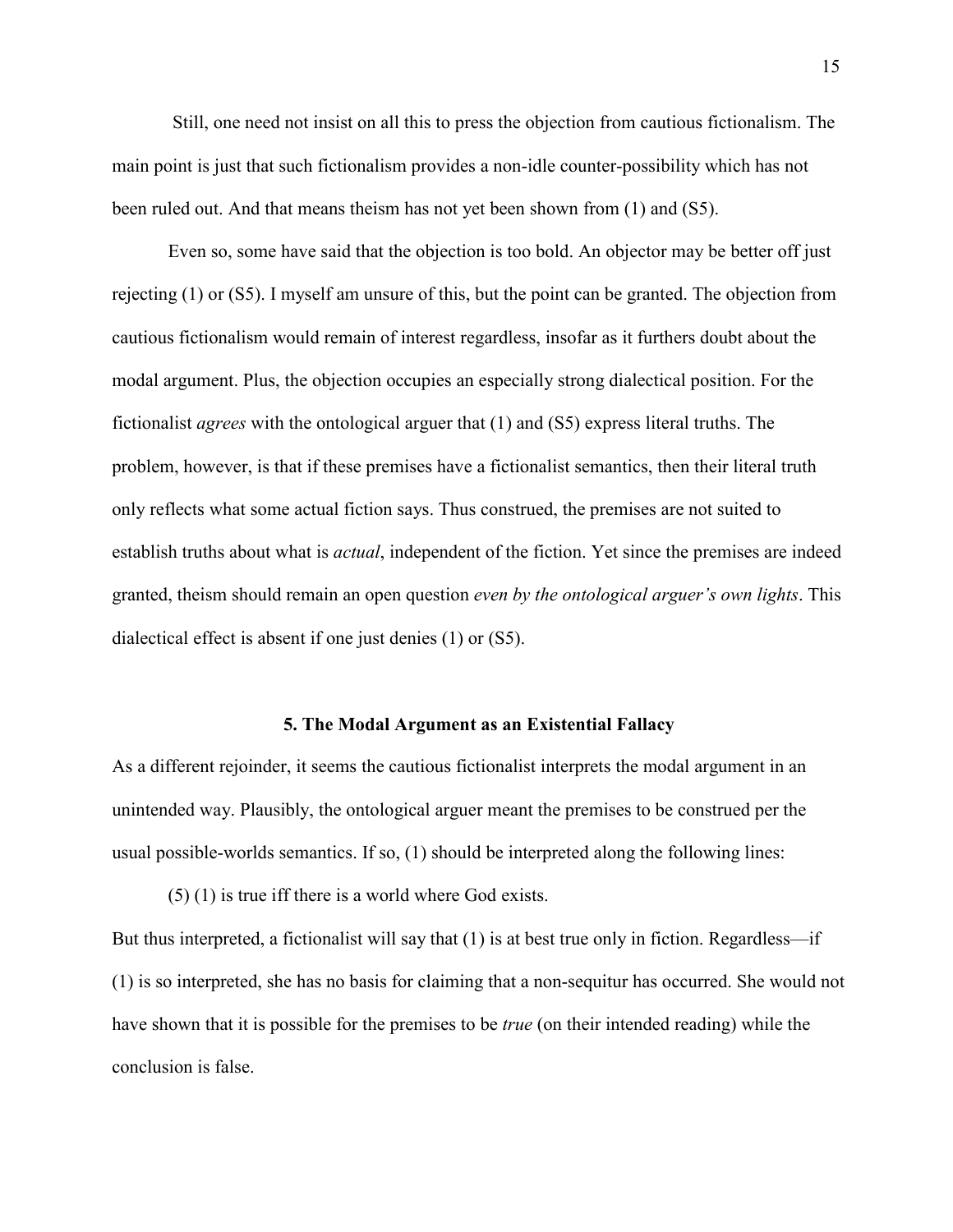In one respect, the point is fair. But in another respect, it begs the question against the fictionalist. For her view is precisely that statements like (5) are misleading, and that modal discourse should instead be analyzed per (SPS). Again, this is because she thinks the real existence of worlds is not required for the literal truth of ordinary modal discourse. Accordingly, she will regard (5) as just wrong-headed. It is as if the ontological arguer insists on taking literally talk about 'doing x for Mary's sake'—as if there were literally entities called 'sakes.'

More broadly, if the modal argument is given the standard possible world semantics, then it commits an existential fallacy. Yet here, the fallacy would occur not in relation to the definition of God, but rather in relation to Kripke's (1959; 1963) definitions of possible worlds. Consider that in Kripke's modal semantics, a world is defined by a maximally consistent set of sentences—and let us assume per the modal argument that each set contains 'God exists'. Still, it does not follow that there are *non-fictional* worlds that satisfy those definitions. So even if theism is a theorem in Kripke's system, that may be just be a point about the actual world *according to the fiction*. When it comes to our non-fictional world, what follows from Kripke's system is conditionally true only, conditional on the existence of multiple worlds.

However, this somewhat oversimplifies matters. After all, both Adams (1974) and Plantinga (1976) adopt modal ersatzism, an interpretation of Kripke's logic that forgoes the literal existence of other worlds. Accordingly, when these authors levy the modal argument, they do not presume such things exist.<sup>19</sup> But though the existence of *worlds* is denied, they still hold that there are fiction-independent modal *facts*.

 $\overline{a}$ 

<sup>19</sup> Occasionally, ersatzers are described as *realists* about possible worlds; see, e.g. Divers (2002). On this characterization, the ersatzer's worlds are identified with actual abstracta (in contrast to the nonactual concreta of Lewis 1986). But: If some actual abstracta are literally identical to *other worlds,* then they would be both nonactual and actual. (This is roughly what Divers calls the 'D-problem.') For this reason, I ultimately prefer to construe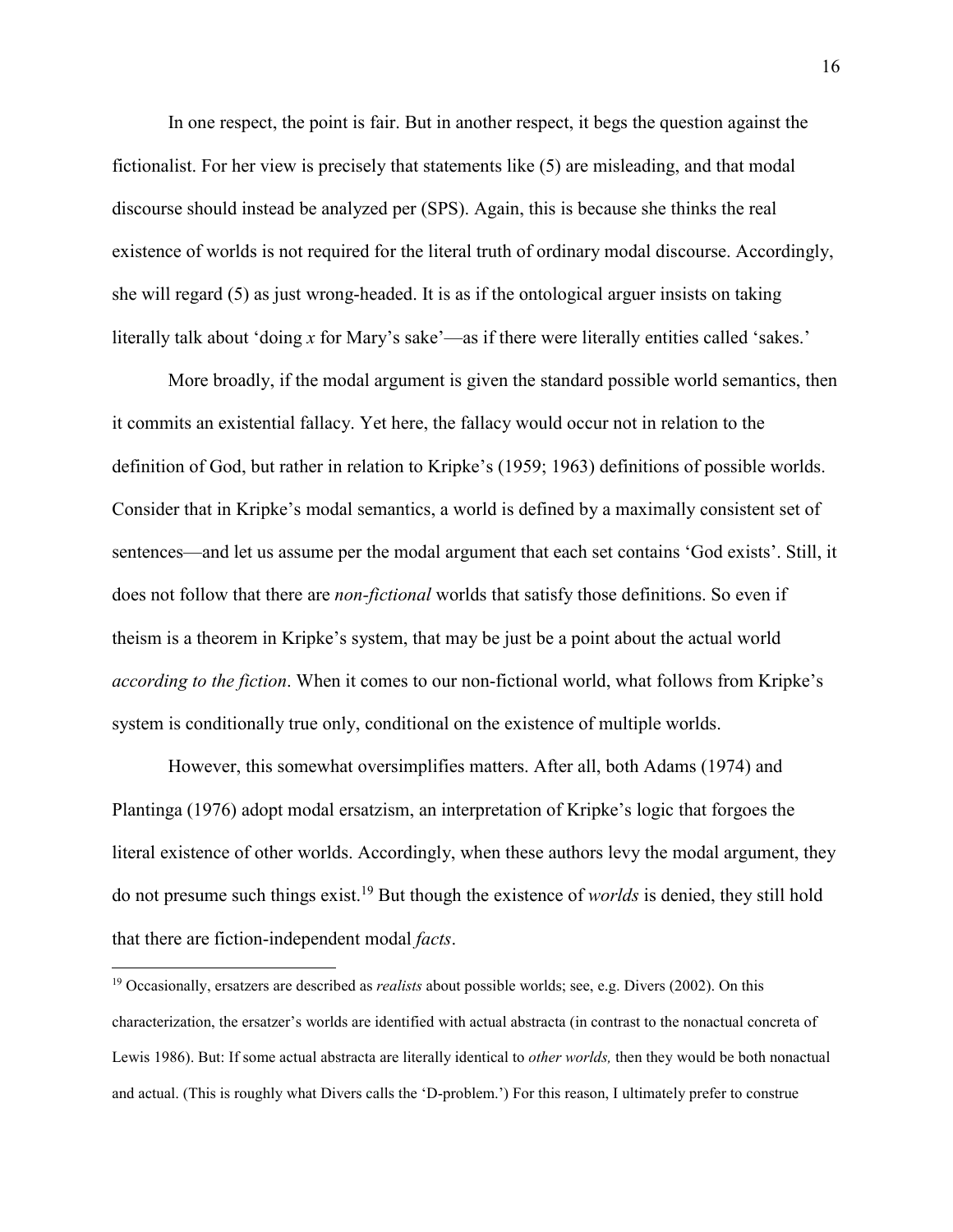Considering cautious fictionalism, however, such facts are contentious.<sup>20</sup> Indeed, ersatzers also have their problems, and cautious fictionalism says that the very idea of fictionindependent modality is a mistake. So the fallacy in the modal argument is not so much that Kripke's definitions are presumed to represent extant possible worlds. It is rather that the modal facts represented are assumed to exist independently of fiction.<sup>21</sup>

Put in this light, the modal argument commits an existential fallacy even if modal realism is true. For, thanks to cautious fictionalism, one cannot just *assume* that there are fictionindependent modal facts. (In *Plurality*, Lewis has his indispensability argument for realism, but even he admits it leaves room for debate.) So the relevance of the existential fallacy is quite general: If cautious fictionalism has not been ruled out, then without further comment, the modal argument does not settle the theism question.

Here is one last concern. It has been said that if the theist's argument still works under the standard possible world semantics, she may not care whether it fails on the fictionalist semantics.

-

'ersatzism' as *anti-realist* about other worlds. This view posits actual semantic surrogates—actual abstracta that fix the meaning of modal discourse *in lieu of* nonactual worlds, strictly so-called. (Lycan 1994 is especially clear that his ersatzism is to be understood this way.) Perhaps Adams and Plantinga *de facto* think of their ersatzism as a type of realism—but then their ersatzism does not alter the dialectical situation with the fictionalist. The fictionalist's point was not that the modal argument is contingent on the existence of other *concrete* worlds, but rather contingent on the existence of other *worlds*.

 $20$  To be clear, the cautious fictionalist can agree (if she likes) that there are fiction-independent facts about the maximally consistent sets. But she would still deny that these facts constitute *modal* facts.

<sup>21</sup> The fallacy could also be illustrated via modal conventionalism (see Sidelle 1989; Thomasson 2008, pp. 60-62). But the case of fictionalism strikes me as less contentious. A Carnapian view of possible worlds also seems to work, where worlds exist only 'internal' to a framework. Then, even if God exists in the modal framework, it does not follow that God exists external to the framework. (The latter would be meaningless).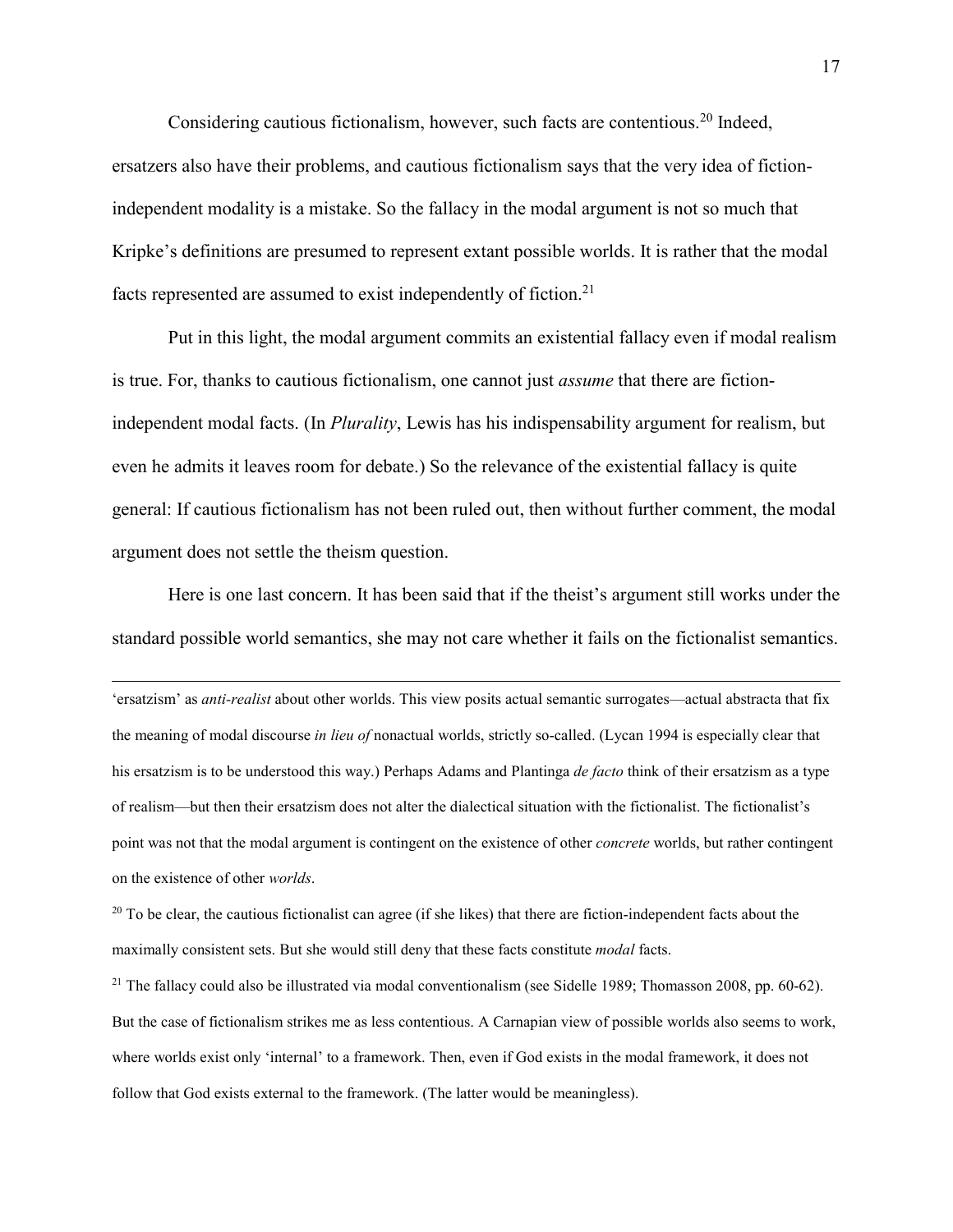The standard semantics is, after all, the standard semantics. I have two replies. First (assuming this is not some kind of *ad populum*) it is not clear why the theist puts credence in a semantics being *de facto* standard. But more importantly, the foregoing discussion illustrates what is wellknown—that the standard possible-worlds semantics comes with a colossal ontology. It apparently demands a commitment to concrete nonactual worlds, or at least, to non-denumerably many abstracta of a cherry-picked kind. The fictionalist, on the other hand, promises the benefits of the standard semantics without the ontological cost. And if the fictionalist can deliver, this seems considerably more impressive than a semantics which just bears the 'standard' brand.

### **6. The Metaontological Lesson**

So unless we show the fictionalist fails to deliver (or unless (\*) is granted in context), the modal argument commits an existential fallacy. The point, moreover, can be extended. The modal ontological argument is just one instance where philosophers deploy premises about other worlds to argue substantive metaphysical views. For instance, 'pain' is sometimes analyzed as a state that is both actual and nonphysical (cf. Kripke 1978/1982, Chalmers 1996; 2010). Similarly, a philosopher might analyze a 'proposition' as an entity that literally has the relevant individual(s) as parts. (As a result, one may be led to believe in one's own necessary existence; cf. Williamson 2002; 2013.) Yet even if these are accurate analyses of one's concepts, it does not follow that *there are* things that fall under the concepts, thus analyzed.

Like the modal ontological arguer, however, it can be replied that the object of the concept is at least *possible*. Assume, for instance, that there is a possible world where none of one's physical state tokens are mental tokens (a world where you are a 'zombie'). Then, by the necessity of identity, it apparently follows that none of one's *actual* physical state tokens are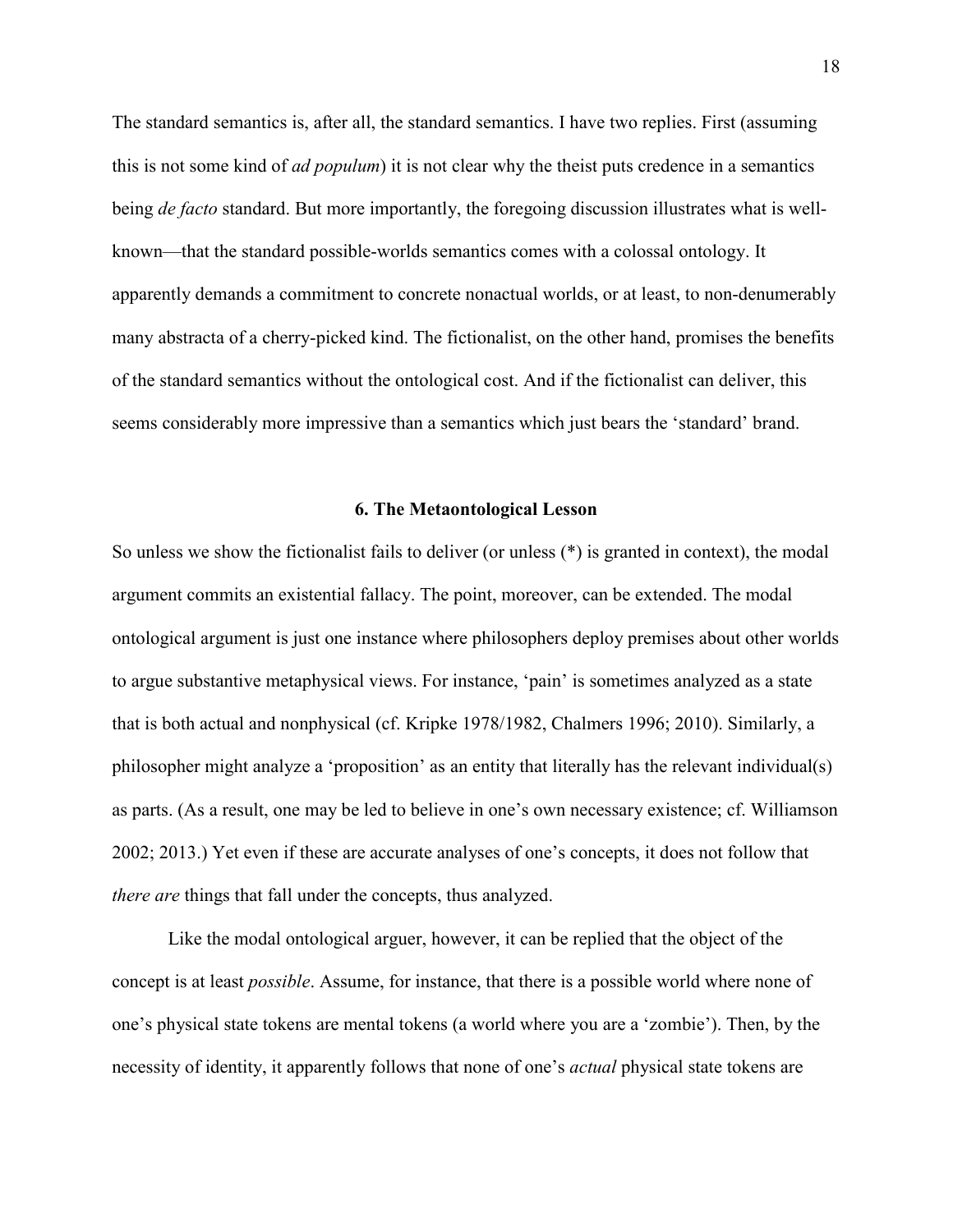identical to mental tokens.<sup>22</sup> As is well-known, the leading objection to this denies that the zombie world is a real possibility. But there is now an alternate way to resist the argument. Thanks to our fictionalist explorations, one can instead *grant* that that the zombie world is a possible world. For if cautious fictionalism is true, this is to say only that *the modal fiction* is committed to a zombie world. And that hardly bears on whether one's *actual* physical states are token-distinct from mental states. It may just reveal that they are distinct according to the fiction.

I am not able to pursue here this instance of the fictionalist objection. Yet the case of the ontological argument indicates, I believe, how the details would go. Generally, if the ontological argument reveals that one cannot define things into existence, then in particular, one cannot define modal facts into existence. A fortiori, one cannot use a Kripkean definition of modal facts to discover the essential features of an *actual* thing. Specifically, if a Kripkean logic entails that 'the mental is nonphysical' is true in every world, this may reflect only what our modal fiction *says* about the mental—and that is hardly a reliable guide to what is actual.

If such cautious fictionalism has not been ruled out, then, the dualist argument seems to commit an existential fallacy. As with the modal argument, if worlds are only a useful fiction, the reasoning would just abuse the device of possible worlds. Indeed, our kind of fictionalist thinks possible worlds are just meant to regiment or systematize our understanding of things. Perhaps they also help focus inquiry, insofar as talk of 'true in all worlds' brackets specific explanatory questions. Either way, possible worlds would earn their keep by reducing cognitive load and/or facilitating strategies for successful action. I am uncertain whether this sort of view is

-

 $22$  For convenience, I am glossing differences between Kripkean and Chalmers-style arguments. E.g., unlike Kripke, Chalmers does not argue from the necessity of identity, but rather from the supervenience of the mental on the physical. But I assume such things do not affect the present point. Regardless of the details, the cautious fictionalist thinks the zombie world shows at most a truth about the modal fiction, not a truth independent of the fiction.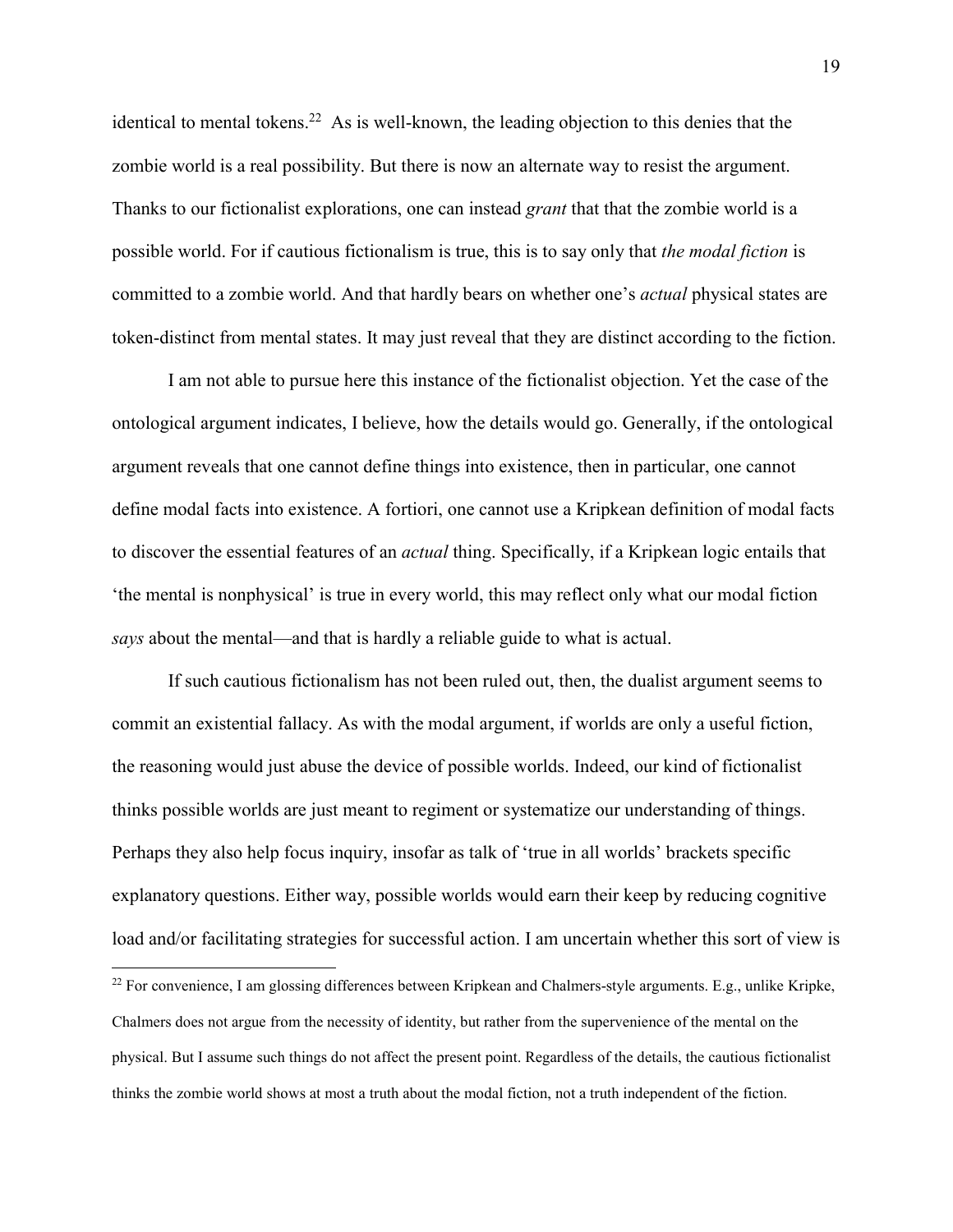ultimately correct. But insofar as it is viable, it is fallacious to presume that modal logic is a window to our world.

[4924 words]

#### **Acknowledgments**

I thank Marcus Arvan, Jason Bowers, David Faraci, William Larkin, Moti Mizrahi, Joshua Rasmussen, and an anonymous reviewer, for invaluable comments on earlier drafts. I also thank audiences at the 2013 Northwest Philosophy Conference, and at the 2013 Illinois Philosphical Association

## **References**

Adams, R. (1972). The logical structure of Anselm's arguments. *Philosophical Review*, 80, 28-54. \_\_\_\_. (1974). Theories of actuality. *Noûs*, 8, 211–231.

Brock, S. (1993). Modal fictionalism: A response to Rosen. *Mind,* 102, 147–150.

Chalmers, D. (1996). *The conscious mind*. New York: Oxford University Press.

\_\_\_\_. (2010). *The character of consciousness*. Oxford: Oxford University Press.

Divers, J. (2002). *Possible worlds*. London: Routledge.

Hartshorne, C. (1941). *Man's vision of God*. New York: Harper & Row.

Kripke, S. (1959). A completeness theorem in modal logic. *Journal of Symbolic Logic*, 24, 1–14.

- \_\_\_\_. (1963). Semantical considerations on modal logic. *Acta Philosophica Fennica*, 16, 83–94.
- \_\_\_\_. (1972). Naming and necessity. In G. Harman & D. Davidson (Eds.), *The semantics of natural language* (pp. 253–355 & 763–769). Dordrecht, The Netherlands: Reidel. Reprinted as Kripke, S. (1980). *Naming and necessity*. Cambridge, MA: Harvard University Press.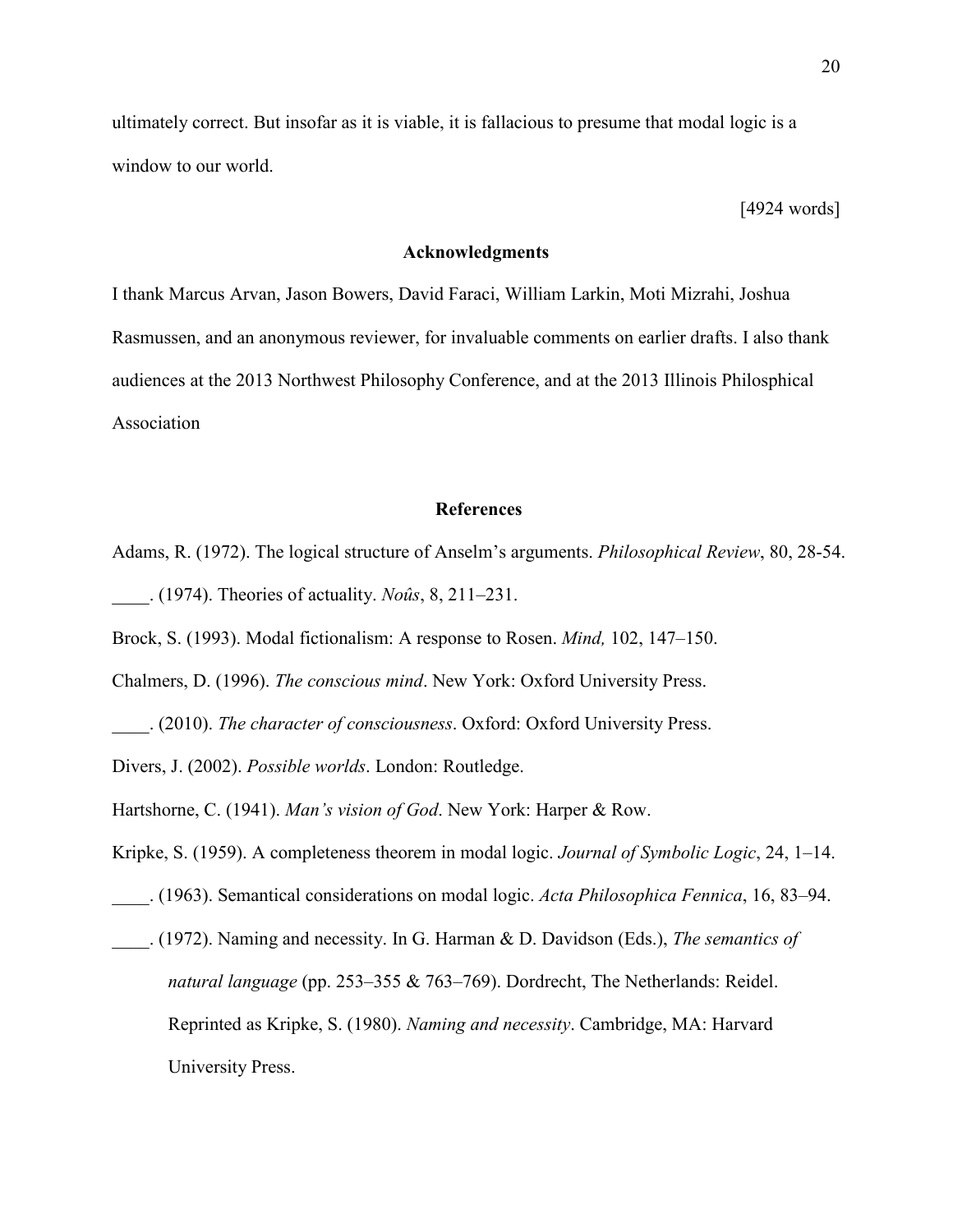Lewis, D. (1986). *On the plurality of worlds*. Malden, MA: Blackwell

- Lycan, W. (1979). The trouble with possible worlds. In M. Loux (Ed.), *The possible and the actual* (pp. 274–316). Ithaca: Cornell University Press.
- \_\_\_\_. (1994). *Modality and meaning*. Dordrecht: Kluwer Academic Publishers.
- Malcolm, N. (1960). Anselm's ontological arguments. *Philosophical Review*, 69, 41–62.
- Nolan, D. (1997). Three problems for 'strong' modal fictionalism. *Philosophical Studies*, 87, 259–275.
- \_\_\_\_. (2002). *Topics in the philosophy of possible worlds*. New York: Routledge.
- \_\_\_\_. (2011). Modal fictionalism. *The Stanford Encyclopedia of Philosophy*, winter edition, E. Zalta (Ed.). http://plato.stanford.edu/entries/fictionalism-modal. Accessed 4 April 2014.
- Nolan, D. & Hawthorne, J. (1996). Reflexive fictionalisms. *Analysis*, 56(1), 23–32.
- Parent, T. (2008). Quine and logical truth. *Erkenntnis*, 68, 103-112.
- \_\_\_\_. (ms.) Conservative Meinongianism. Draft available at:

http://www.unc.edu/~tparent/conservativeMeinong.pdf

- Parsons, T. (1987). Entities without identity. *Philosophical Perspectives*, 1, 1–19.
- Plantinga, A. (1974a). *The nature of necessity*. Oxford: Clarendon Press.
- \_\_\_\_. (1974b). *God, freedom, and evil*. New York: Harper & Row.
- \_\_\_\_. (1976). Actualism and possible worlds. *Theoria*, 42, 139-160.
- Quine, W. (1951). Two dogmas of empiricism. *Philosophical Review*, 60(1), 20–43.
- Rasmussen, J. (2010). From states of affairs to a necessary being. *Philosophical Studies*, 148(2), 183–200.
- \_\_\_\_. (2011). A new argument for a necessary being. *Australasian Journal of Philosophy*, 89(2), 351–356.